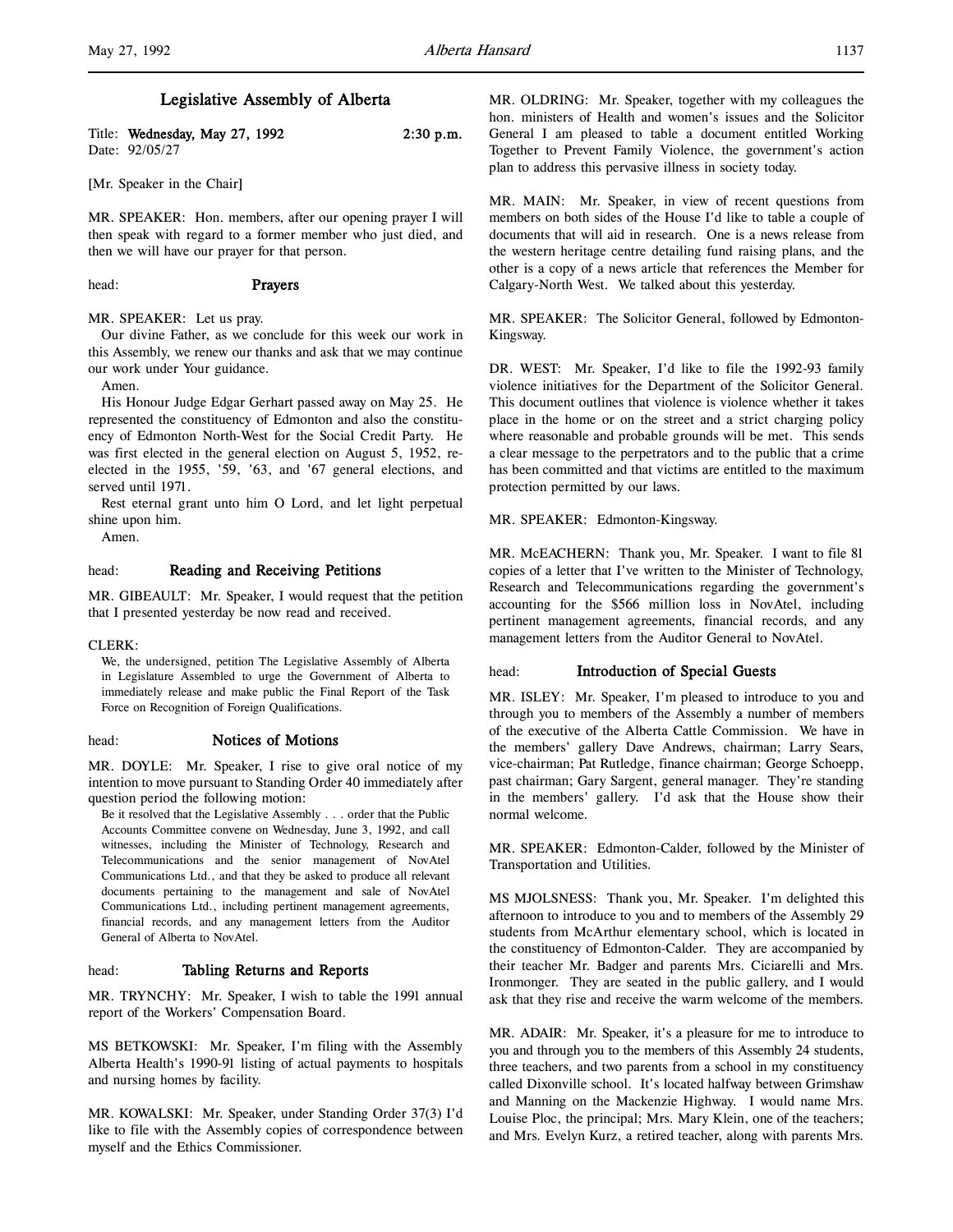Peggy Thomas and Mr. Jack Richards. I would ask them to rise and receive the warm welcome of this Assembly.

MR. SPEAKER: The Member for Innisfail, followed by Edmonton-Jasper Place, then the Minister of Family and Social Services.

MR. SEVERTSON: Thank you, Mr. Speaker. It's indeed a pleasure today to introduce to you and to members of the Assembly 47 grade 6 students from the Innisfail John Wilson elementary school. They are accompanied by their teachers Mrs. Janet Hanwell and Ms Della Oszli, also eight parents. They're sitting in the public gallery. I'd ask them now to rise and receive the warm welcome of the Assembly.

MR. McINNIS: Mr. Speaker, it is my pleasure to introduce a distinguished Albertan who is also a resident of Edmonton-Jasper Place. Dr. Richard Vanderberg, a professor of political science at the University of Alberta, is in the gallery, and I'd like him to stand, please, and receive the welcome of the Assembly.

MR. SPEAKER: The Minister of Family and Social Services.

MR. OLDRING: Thank you, Mr. Speaker. I am pleased to introduce to you and through you to Members of the Legislative Assembly a group of individuals who have distinguished themselves in the field of family violence prevention. Seated in the members' gallery are Sister Julia Coyle, the provincial superior of the Franciscan Sisters of the Atonement and head of the Lurana Centre here in the city of Edmonton, an overflow women's shelter; Judy Cosco, president of the Alberta Council of Women's Shelters; and Gerri Many Fingers, chairman of the Native Women's Shelter in Calgary. I would ask them to rise and receive the warm reception of this Assembly.

# 2:40

MR. SPEAKER: The Minister of the Environment.

MR. KLEIN: Thank you, Mr. Speaker. It gives me great pleasure today to introduce to you and through you to members of the Legislature a tremendous friend of all Calgarians and one of the most delightful nurses one could come across. He's here attending the AFL conference. I'd like to introduce Tom Minhinnett along with his associates Dave McLean, Brenda MacDonald, and Alam Morsheda, all of Calgary. I would ask that they rise and receive the warm welcome of the Legislature.

# head: Ministerial Statements

MR. SPEAKER: The Minister of the Environment.

### Environment Week

MR. KLEIN: Thank you, Mr. Speaker. I wish to take this opportunity to remind the Assembly that next week, from May 31 to June 7, is Environment Week. This nationwide celebration of the environment holds special meaning for those of us fortunate enough to live here in Alberta. Here our environment is a priceless heritage: bright blue skies, wonderful lakes, rivers, and streams, magnificent mountains, and great plains that stretch to the horizon. But because we are so blessed, we also carry a very heavy responsibility to ensure that our environment is protected and preserved so that it can be enjoyed by generations to come.

I note with pleasure that more and more Albertans are participating in Environment Week celebrations. The many events taking place across the province next week range from picnics, festivals, and workshops to garage sales, toxic roundups, and treeplanting ceremonies. It promises to be a busy, interesting, and very worthwhile week, and I sincerely commend the many individuals and groups who have worked so hard to make all the necessary arrangements.

While we are celebrating Environment Week, let us remember our responsibility. The theme of the week is Our Environment: It's in Our Hands. That means we each must do our part in caring for the environment, which after all is essential not only for life but for the fullest enjoyment of life. So let us take the opportunity provided by Environment Week to become involved and then carry through that involvement every day of the year. I wish all members of this Assembly and all Albertans an enjoyable and meaningful Environment Week.

Thank you, Mr. Speaker.

MS BARRETT: Well, Mr. Speaker, I wish to take this opportunity to remind the minister of a few things that are pertinent to Environment Week. First of all, as I said just a few weeks ago responding to the minister of tourism upon his pronunciation of National Tourism Week, the fact of the matter is that people come to Alberta not to see clear-cut lands; they come to see natural forests with natural habitats. They do not come to see an Oldman dam which violated every sensibility of every person who knows anything about the environment. [interjections]

MR. SPEAKER: Order. [interjections] Order.

MS BARRETT: I was kind enough to listen to the minister.

Mr. Speaker, I would also like to take this opportunity to remind the minister that a hundred thousand dollars or more of public dollars being spent on a celebration of the Oldman dam in July is actually in contradiction to the concept of Environment Week.

I would conclude by saying, Mr. Speaker, that if this government's policies were more geared towards the environment and less towards that euphemism "bowing to progress," tourism would be the number one industry in Alberta right now, not a decade from now, and our environment would be preserved for generations to come. I hope the minister understood that.

### head: Oral Question Period

MR. SPEAKER: Edmonton-Highlands, on behalf of the Official Opposition.

#### NovAtel Communications Ltd.

MS BARRETT: Yes, Mr. Speaker. Although I've yet to discover who it is on the government side that is actually responsible for ensuring that the investigation into NovAtel is not harmed by the lack of materials or destruction of materials, I'd like to remind members of the Assembly that the Auditor General has no powers to ensure that documents are turned over to him in his inquiry. So I'd like to ask the Provincial Treasurer, whom I assume is the Acting Premier, what steps this government is taking to ensure that vital documents to uncovering the truth about what went wrong in the NovAtel fiasco will not actually sort of accidentally disappear, get shredded, or burned in either government offices, NovAtel offices, or in Telus Corporation offices.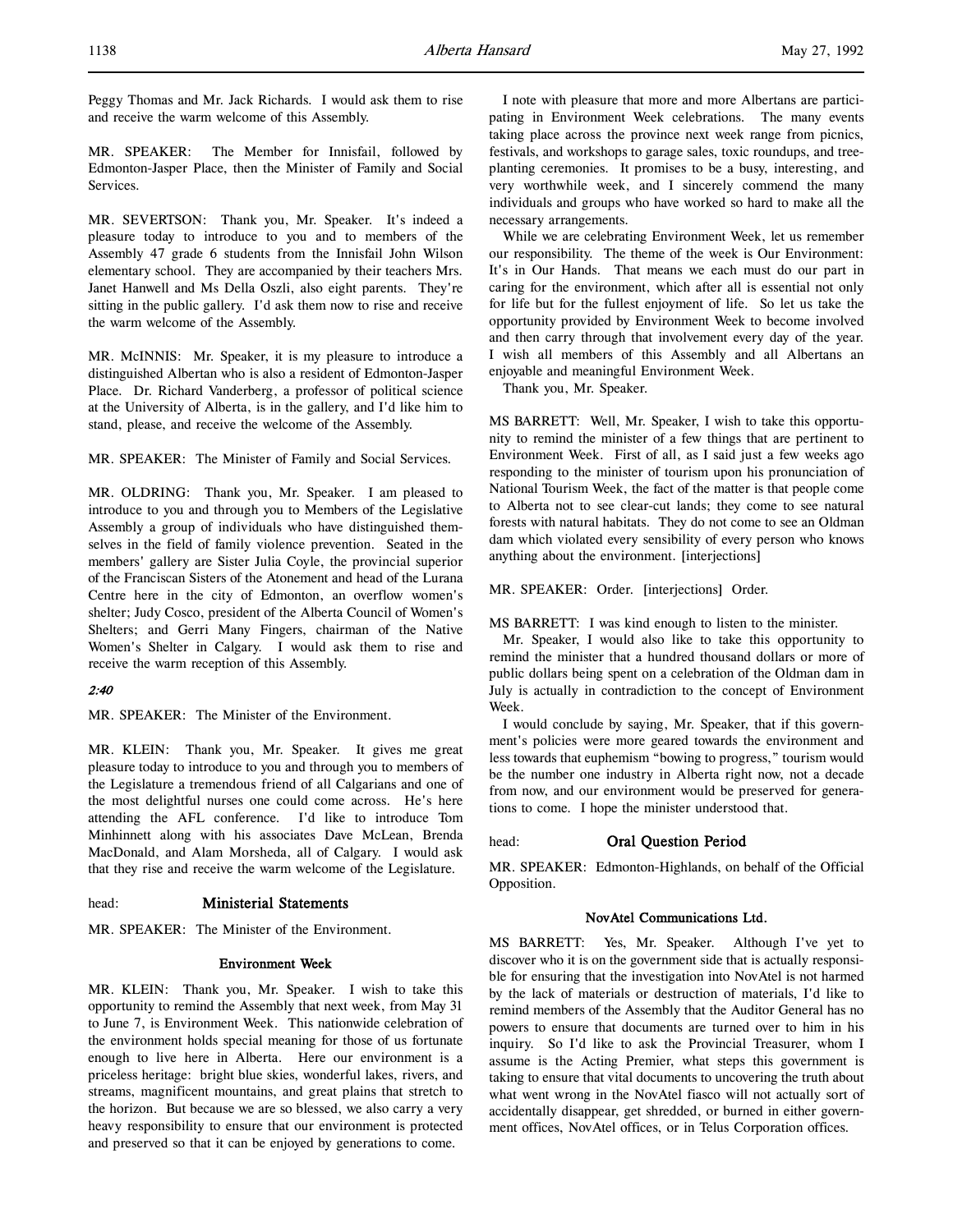MR. JOHNSTON: Mr. Speaker, we have of course talked to and provided a letter to the Auditor General to conduct, I think, a very objective review of the circumstances surrounding the NovAtel question. Let's remember that the Auditor since 1988 in fact has had full access to a wide range of documents. I would imagine he has an inventory of the documents, and they form part of his professional working papers, which I think would certainly afford him a good knowledge of the fundamental documents that are required. We've also received assurances that the full support of all other individuals involved will be provided to the Auditor General in this circumstance.

No one can guard against acts of God. Those of course are beyond anybody's limits. I would suggest that we'll make all possible efforts, including the co-operation of the government, to ensure that all documents are provided to the Provincial Auditor to ensure that the widest possible understanding, the fullest investigation possible, and the clearest, objective results can be drawn from this information. That certainly is the government's view and commitment, Mr. Speaker, and recognizing the integrity of the Auditor General of this province, I believe that will be his objective as well.

MS BARRETT: Mr. Speaker, I humbly submit that the loss of several thousand kilograms of papers just before the Principal Group went under was not an act of God.

If the Provincial Treasurer doesn't care about the potential for shredders and fires, I'd like to ask the minister responsible for law in Alberta, the Attorney General, if he is prepared to take steps to make sure that all documents vital to the case in the NovAtel fiasco do not accidentally or otherwise get lost or burnt or shredded either in the company of NovAtel, the government department, or Telus Corporation.

MR. ROSTAD: Mr. Speaker, unlike the hon. member I have the utmost faith in the people who work for our government in various departments and agencies. With the basic honesty that people have and the concerns that taxpayers have to get to the bottom of what is wrong with NovAtel, which is the undertaking given by this government, I think that in fact will happen and they will be safeguarded.

MS BARRETT: Mr. Speaker, the Auditor General has already said that he's concerned about the potential for missing documents. Given that this government (a) doesn't care about the potential for documents to go missing and (b) isn't prepared to conduct a public inquiry, my question to the Attorney General is this: on what basis can he now assume that Albertans can have any faith in this government's supposed attempt to have an open and full inquiry into this fiasco?

MR. ROSTAD: Mr. Speaker, the veracity of the statement is in question because I think the Auditor General said that there may have been a letter that has been mislaid at this time. He didn't share the great concern that has been elucidated by the member opposite. We, in fact, share the same concern that documents be contained and maintained, and directions have gone out to people to ensure that that does happen.

MR. SPEAKER: Second main question, Edmonton-Highlands.

# Economic Strategy Conference

MS BARRETT: Okay, let's go from one form of damage control to another. Mr. Speaker, the Conservative government is attempting to conduct a damage control exercise this weekend in Calgary by conducting this program Toward 2000 Together. Well, it's sort of funny. After losing \$2 billion in financial failures, they've finally decided to go and consult the people about how they want the people to conduct the future of Alberta's economy. How can the Provincial Treasurer or whoever it is that's Acting Premier today justify consulting with Albertans on economic policy long after the significant decisions have been made which have lost Albertans more than \$2 billion in financial fiascos?

MR. JOHNSTON: Well, Mr. Speaker, it's too bad the member has such a big chip on her shoulder today. Here we are trying to afford an opportunity for the people of Alberta to participate in what I think is shaping the important future of this province. Nothing could be more important in my mind than to ask those people who make up these very creative sectors of our economy – the private sector, the academic sector, the public sector – to be part of a plan which would devise and describe and set a course for the future of this province. From time to time all governments should be involved in that process.

# 2:50

We first embarked on it in 1985, a very positive set of suggestions for us. We acted on a large number of those suggestions, and in fact the diversification of this province is now in place. But it's now time to recognize that Alberta is in the global world, to call into play the great strengths that this province has, and to outline and devise with all the participant stakeholding groups a way in which we can chart the course ahead. That's how we see it on this optimistic day, Mr. Speaker, not like those people across the way who would walk into the future backwards.

MS BARRETT: Let me remind the humble Provincial Treasurer that Albertans are now carrying a \$566 million chip on their shoulders, Mr. Speaker.

Mr. Speaker, I remember that before Premier Getty was elected to his position as Premier he said that he hadn't even read the government's white paper on science and technology that was done just before he was re-elected to office. It may be too bad he didn't, because if he had, perhaps the fiasco around NovAtel wouldn't have happened. I'd like to ask the Provincial Treasurer this: is he prepared to commit after this weekend's – what do you call it? – I guess, Tory dog and pony show that these people are going to commit to reading the report that comes out of this conference, or are they going to let it collect dust and go into another phase of \$2 billion worth of disasters?

MR. JOHNSTON: Mr. Speaker, it's always interesting to see the reaction from the socialists across the way. When anything positive is talked about, there's an opportunity for all the participants to express a view, to be part of, as I've said before, the way in which we can chart the future, the opposition always takes this doom and gloom and backs away from participation.

It's interesting to note that we opened the door to all Members of this Legislative Assembly to be part of this discussion. If they've got great ideas, as they always claim they have – not many shown, by the way, Mr. Speaker – then they could participate. As a matter of fact, we now note that only two or three of their members of the Assembly are going to be part of this process, whereas on our side over 40 members of this Legislative Assembly consider that their views and the views of their constituents are important to be focused on at this very critical discussion. For that reason, we're committed to the future, we're committed to this discussion, and we're committed to make it work.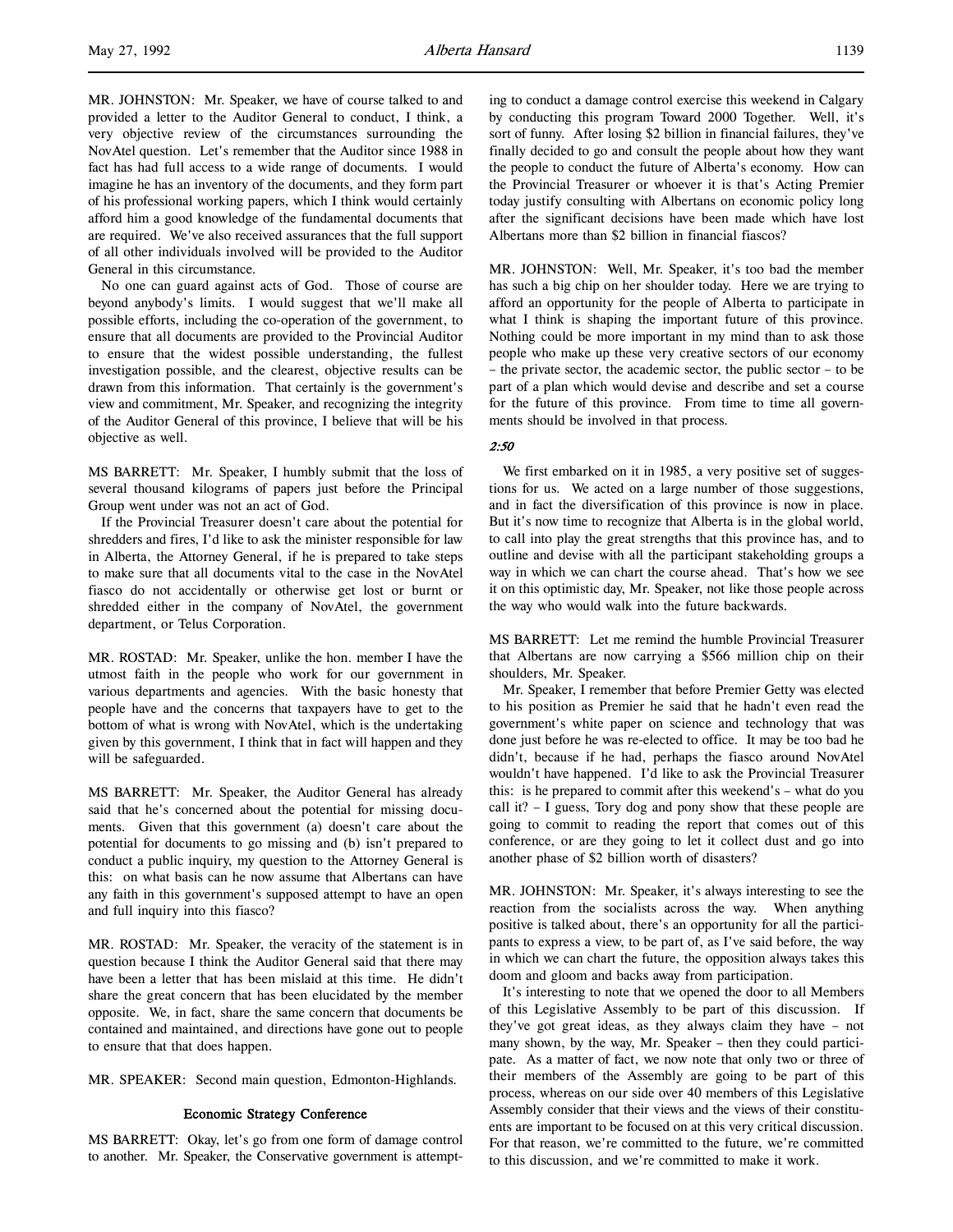MS BARRETT: Yes, Mr. Speaker. Perhaps the hon. minister would consider the suggestion of re-entitling the program Toward \$2 Billion Debt Together as opposed to Toward 2000 Together. In six years the Premier of Alberta has brought us from being a net surplus economy of about \$11 billion to a net debt of about 4 and a half billion dollars. Now that the cupboard is bare, they have the audacity to invite Albertans to dinner and ask them what it is they want for dinner. Some joke.

I'd like to ask the Acting Premier: given the loan guarantees and regulatory failures that this government has incurred, \$2 billion worth, what credibility does this government really expect out of this week's conference?

MR. JOHNSTON: Well, first of all, Mr. Speaker, let's just take a second to set the record right. The number that the member is using is far off target. We've already said that in fact the call on the provincial Treasury has not been at all of the order that the member talks about, far below that.

Mr. Speaker, the question of participation in this whole issue is one which allows us to decide what role the government should play in the future. This whole question of competitiveness is on the minds of most Albertans. They're concerned about their jobs. They're concerned about the economic future of this province. It's true that we have some challenges ahead of us in the oil and gas sector certainly and in the agriculture sector clearly, but despite those challenges, we believe in and have faith in the people of this province to pull together to certainly chart the course ahead. We think that the strengths are here. The diversification is in place, and we have now put in place, I think, a level of services which will allow the private sector to feel comfortable here in this province and will allow for new investment to take place.

We're concerned about jobs. We're concerned about the future of those people who work in this province. It's because of those concerns that we've invited all Albertans to participate in this fundamentally important program which starts tomorrow in Calgary, in which over 500 Albertans will participate directly and will have some say in the future. They'll be part of the solution, Mr. Speaker. That's what dynamic politics is about, and that's the democratic process that we follow.

MR. SPEAKER: Edmonton-Glengarry, on behalf of the Liberal Party.

# NovAtel Communications Ltd.

(continued)

MR. DECORE: Thank you, Mr. Speaker. The Auditor General has informed me that a critical document, that being a transmittal letter relating to the 1989 management letter, has been lost or has been mislaid. It is missing. The Auditor General is reported today as having said that documents may have been destroyed. We all know, as the hon. House leader from the New Democratic Party has already noted, that a great number of documents relating to the Principal Group fiasco were lost. I'd like to ask what plan the Acting Premier has put into effect, particularly the creation of an inventory of all documents on the government side that will be created immediately, to protect documents and to assist the Auditor General.

MR. JOHNSTON: Mr. Speaker, I know I have a short memory from time to time, but I could have sworn that I just answered that question and dealt with it specifically indicating that we are very

It isn't that we don't share the concern about lost documents, but it is that we don't believe it to be the same kind of a problem that the member talks about. He refers, for example, to a lost covering letter. It's my information, Mr. Speaker, that it's not clear that there ever was a covering letter. So it's this kind of speculation that really leads us to these kinds of really unfounded conclusions.

MR. DECORE: Mr. Speaker, my second question is to the minister responsible for telecommunications. I am informed that a third management document was prepared by outside accountants in contemplation of the prospective sale and that that document indicated certain management problems. I would like the minister to tell this Assembly whether he reviewed that document and, as a result of that review, what action he took.

MR. STEWART: Mr. Speaker, from the question I can't really determine the nature of the document or the subject matter that the document contains.

MR. DECORE: Well, Mr. Speaker, I'm not surprised. The minister didn't read the 1991 management letter, and I guess he doesn't know about this one either.

My last question to the minister is this. Ministers are provided management letters, the minister of telecommunications and the Provincial Treasurer, specifically to comply with the Auditor General Act. That is so an onus can be placed on ministers to take action to protect taxpayers. Now, Mr. Minister, how could you have exercised and discharged that onus when you didn't even read, by your admission, the 1991 management letter? How could you discharge that onus?

MR. STEWART: Well, Mr. Speaker, I have attempted on many occasions in a variety of arenas to convince the hon. leader that indeed I did fully read that letter in 1991.

MR. DECORE: You're changing your evidence now.

MR. STEWART: That wasn't it, Mr. Leader.

MR. SPEAKER: Order, hon. member. You asked your questions. This is not the time for it.

MR. STEWART: I went through that. We took action immediately. We contacted the chairman of the management committee and instructed him to make sure that all matters pertaining to the recommendations of the Auditor General had either been accomplished already or indeed would be accomplished. The Auditor General's report for this year verifies and confirms for the 19th time, Mr. Leader, that all of those matters were taken care of, and the Auditor General is completely satisfied.

# 3:00 Family Violence

MR. DAY: Mr. Speaker, it's fair to say that virtually all Albertans are concerned about violence, be it domestic violence or otherwise. When the Premier's council on the family was talking about this issue with some 3,000 Albertans over the last year, one of the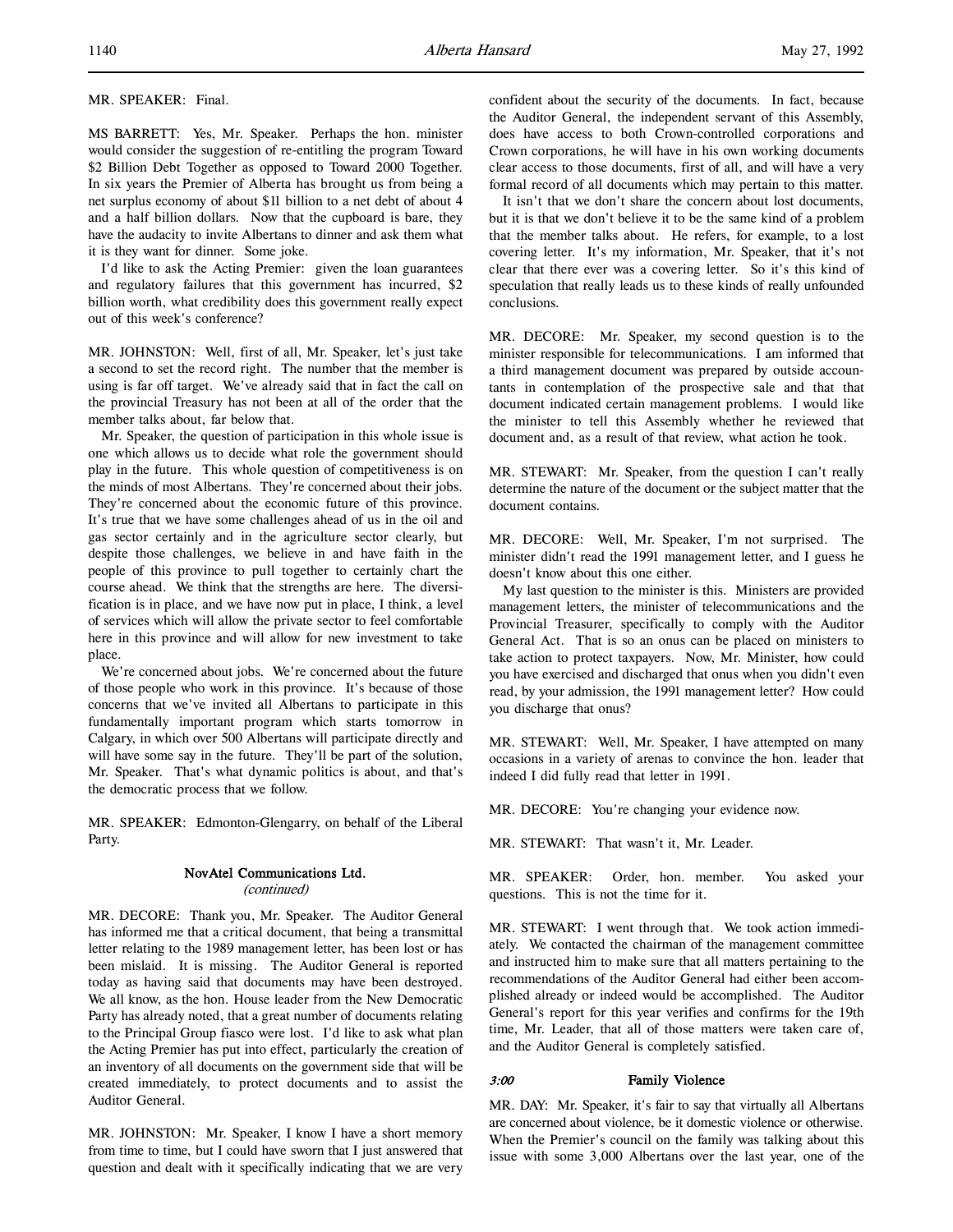things that we heard is that there are a number of components in place to address family violence, but there's a concern about different things happening at different levels and the co-ordination of those different levels. As I look at the recently released document, Working Together to Prevent Family Violence, I'd like to ask the Minister of Family and Social Services what indications he might give of what the department or what he will be doing to co-ordinate the various levels so that the resources that are available will be spent in the wisest manner possible.

MR. OLDRING: Mr. Speaker, the Member for Red Deer-North touches on a very important point. I think that all of us in Alberta recognize that family violence is a very complex problem. It's a problem that impacts on all Albertans. It's a problem that goes beyond political boundaries. I know that the members on that side of the House are just as concerned as those of us on this side of the House as it relates to the issue of family violence.

As it relates to co-ordination, Mr. Speaker, I was delighted to be able to table earlier the Working Together to Prevent Family Violence document. It's very significant that this document reflects the co-ordinated efforts of some 11 ministries and government agencies. That is to say that through an interdepartmental task force we were all able to come to work together in a very cohesive and a very effective way to make sure that our programs were complementing each other, to make sure that our programs were in sync with each other. We also took into consideration the efforts of the task forces in the city of Calgary and the city of Edmonton, and again I would want to say how encouraged I am to see the way Albertans are coming together right across this province to be able to address this very serious issue.

MR. DAY: One of the other things we heard in our discussions with Albertans, Mr. Speaker, is that more money is not necessarily the only answer to dealing with the problems. However, there must be some dollar figure in the minister's mind in terms of targeting these initiatives. Could he please give us some indication of that.

MR. OLDRING: Again, Mr. Speaker, the member is quite right when he points out that obviously dollars are not the only solution, that it's important for all of us to participate and do our share in our own way. Obviously dollars are an important component of it, and I think that it's very significant that at a time of fiscal restraint, at a time of many, many ministerial budgets being slashed significantly, our Premier and this government committed an additional 25 percent in funding to be able to address again this very serious issue. As I say, that speaks of our commitment. We are serious about working with Albertans to resolve this outstanding issue.

# MR. SPEAKER: Edmonton-Avonmore.

MS M. LAING: Thank you, Mr. Speaker. My questions are also to the Minister of Family and Social Services. We, too, welcome the announcement the minister made today regarding the initiatives dealing with violence in the family. The additional funding for women's shelters and satellites is a step in the right direction. However, the increase in funding for existing shelters is only 2.5 percent and does not address the need for core funding, 100 percent core funding, which includes adequate staffing levels and wages. Will the minister now commit to immediately putting in place 100 percent core funding to ensure that women employed in shelters will receive a fair and equitable salary?

MR. OLDRING: Mr. Speaker, I always appreciate the concern that the Member for Edmonton-Avonmore brings forward in this Assembly. I know that she, too, is very committed with us towards addressing the issue of family violence in a very meaningful way. As it relates to the funding in this year's budget, you can say that 2.5 percent isn't very much. I think that any increases at a time of restraint are fairly significant. We put our priorities in other areas this year, in introducing new initiatives. The member pointed out the substantive increase to our satellite shelters introduced not that long ago, and this year we're almost doubling our funding commitment there.

As it relates to our existing shelters, Mr. Speaker, I will say this to the member: I am committed to working with the Alberta Council of Women's Shelters to come forward with an appropriate funding model. I think it is fair to say that we both recognize that there is some need for additional dollars. Through some of the changes that we've introduced this year, through some of the systems that we've been able to put into place to evaluate the services that are being provided, we hope to be able to establish that appropriate model.

MR. SPEAKER: Supplementary, Edmonton-Avonmore, followed by Edmonton-Meadowlark.

MS M. LAING: Thank you, Mr. Speaker. Well, I think that in the meantime services to women and their children are on the backs of poorly paid women.

My second question. Children who witness or are targets of abuse are particularly vulnerable to developing behavioural and mental health problems. At the present time treatment for these children is not an option unless the child is in the care of the director of child welfare. My question to the Minister of Family and Social Services: will the minister now commit to funding treatment services so that they will be available to all children who have witnessed or are targets of violence, whether or not those children are in the care of the director of social services, whether or not their mothers are in shelters, and whether or not the perpetrator is a member of the family?

MR. OLDRING: Mr. Speaker, the Minister of Health might want to supplement my answer, but again I can only say that the package we've brought forward this afternoon – and I realize that the member has just received it – includes some 27 new initiatives. Part of those initiatives will help to address that specific concern, and I would ask the Minister of Health to provide that information.

MS BETKOWSKI: Mr. Speaker, included in the estimates of the Department of Health is funding specifically targeted for the issue of treatment and prevention of family violence, including potential funding for adult victims, adult survivors of family violence, and child victims.

## Provincial Debt

MR. MITCHELL: Mr. Speaker, the internationally respected Moody's bond rating service has reported today in this document that the government of Alberta's debt is \$25 billion: \$10,000 for every resident of Alberta, \$40,000 for a family of four. Will the Treasurer tell us who he thinks he's fooling when he continues to state that the province's debt is only \$12 billion while Moody's bond rating service establishes it with credibility at \$25 billion?

MR. JOHNSTON: Well, Mr. Speaker, it takes a long time to provide the information to the Member for Edmonton-Meadowlark.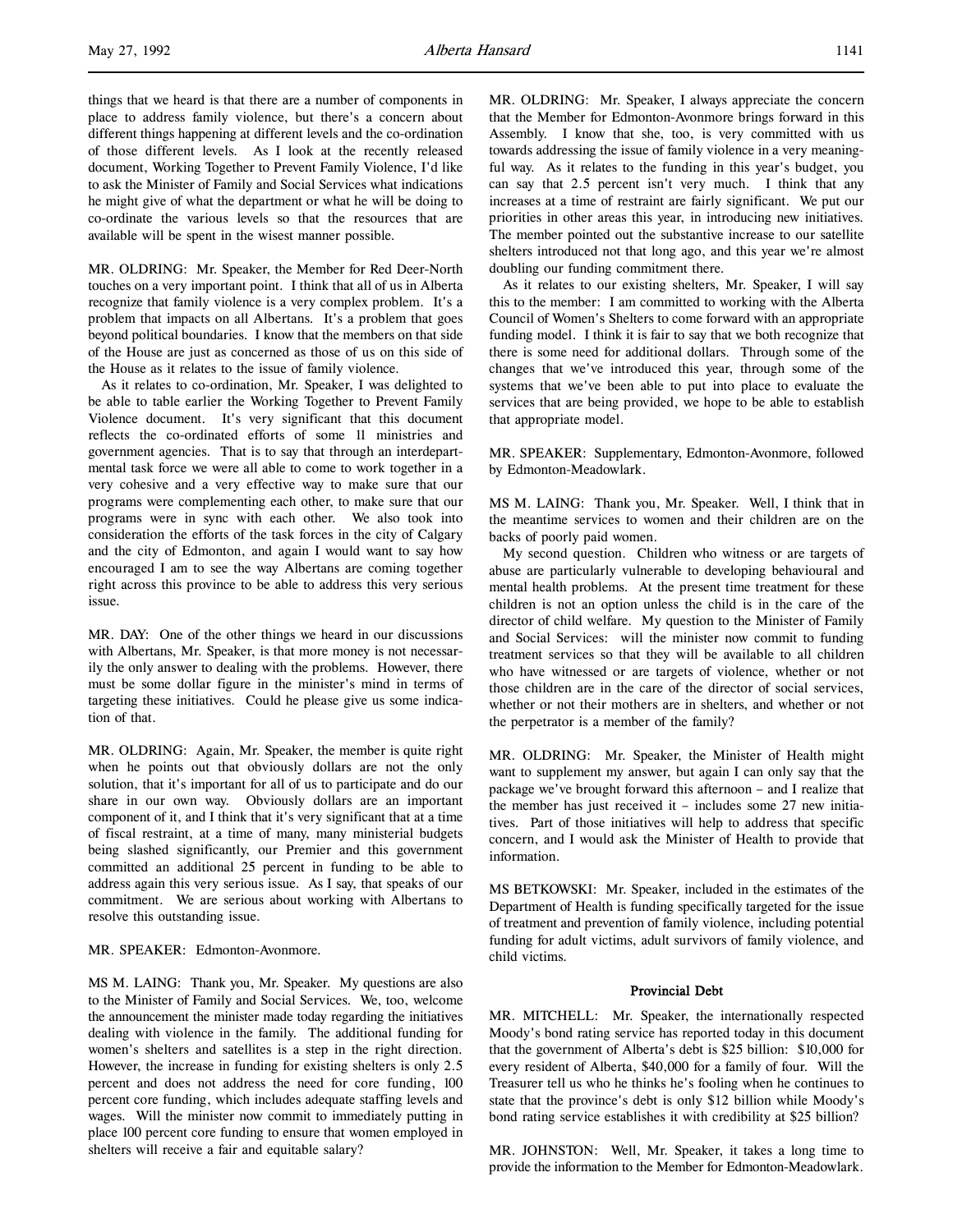Right now, Mr. Speaker, as disclosed in the Budget Address – and I'll make it very clear for all members; they can check on page 39. It shows the total debt of the General Revenue Fund at \$12 billion. That's just about equal to the amount of money we have in the heritage fund. In fact, it is true that right now the assets and liabilities as of March 31, '92, are about balanced: \$12 billion in the heritage fund and \$12 billion outstanding. So we could borrow, using the strong credit rating of this province of Alberta, on all capital markets at a premium compared to other provinces to ensure that we could work our way on plan through the very difficult times we experienced in 1986, '87, and then again in 1991, when both the price of oil and the price of gas fell dramatically.

We did that, Mr. Speaker, by maintaining the lowest possible income taxes of any province in Canada, not having to go to the sales tax. In fact the Liberal Party have already advocated that they would not control spending; they would go to the sales tax base. We have done that by using the financial strength of this province. The debt is \$12 billion. That's what we have said, and that's what has been confirmed by Moody's, and the member knows that full well.

MR. MITCHELL: Earth to Treasurer. Earth to Treasurer. Will the Treasurer please come in and indicate to us how much worse the province's bond rating is going to become once Moody's and all the other bond rating services have a chance to digest fully the NovAtel fiasco?

# 3:10

MR. JOHNSTON: Mr. Speaker, we have already indicated that the losses in NovAtel have been spread back over the past three years. As a matter of fact, I took the time about two months ago to be in New York to discuss with the bond rating agencies the revenue price shock which we experienced, which caused the deficit this current year, and to talk about our loans and guarantees. In fact, the rating agencies were very impressed with some of the adjustments which the government has made over the past year.

First of all, they understand and fully agree that we have recognized what the Auditor has said about the timing of losses in those financial institutions which we're directly responsible for, including, for example, the losses in the credit union system, the losses in NovAtel. All of those had been booked and taken care of before the year ended March 31, '92. Secondly, Mr. Speaker, they agreed that on the pension side we have eliminated over \$5 billion worth of debt as a result of our reform of the pension plan. On top of that, Moody's said that the province of Alberta, because of its strong economic base, its strong employment characteristics, and its heritage fund, is in the best financial position of any province in Canada.

MR. SPEAKER: Cypress-Redcliff, followed by Calgary-Mountain View.

# Dairy Industry

MR. HYLAND: Thank you, Mr. Speaker. My question is to the Minister of Agriculture, and it's about the dairy industry in Alberta. It is my understanding that the dairy industry in Alberta is operated by or under the direction of the Dairy Control Board

but that there are discussions by the Alberta Milk Producers Association related to the formation of a marketing board. I wonder if the minister can assure the Assembly that these discussions that are going on now are not being led or guided by either him or anyone in his department.

MR. ISLEY: Yes, Mr. Speaker, I can give that assurance.

Just a little bit of history. The Alberta Milk Producers Association, working under the Marketing of Agricultural Products Act, initially was exploring the possibility of a milk commission. They have since decided that they might look at a milk marketing board. At this point in time they have not started discussions with producers in the country. Whether they will or not is a decision for them to make.

MR. HYLAND: Mr. Minister, can you additionally assure the Assembly that at the stage when they come to vote, because of this industry being one where we know who the producers are, they will be guaranteed that the grass-roots or basic producer will be making the decision or the ballot directly, not a percentage of it?

MR. ISLEY: There is no doubt, Mr. Speaker, that with this industry, in which, as the hon. Member for Cypress-Redcliff indicates, we know all the producers, if they move toward a commission, it would be a mandatory one, carried out by vote. If they decided to move toward a marketing board, it would be carried out with a vote of all producers.

MR. SPEAKER: Calgary-Mountain View.

# NovAtel Communications Ltd.

(continued)

MR. HAWKESWORTH: Thank you, Mr. Speaker. The Provincial Treasurer said that the \$566 million bill for NovAtel won't hit the deficit in his budget for this year. That's because he simply added the loss to the deficits of previous years. It may be glib and slick accounting, but it all adds up to a lousy deal for taxpayers. Unfortunately we've had big deficits in the last few years, so what it means is that the Provincial Treasurer has had to go out and borrow money to pay for these NovAtel losses. Given that \$566 million is being financed by extra borrowings on which we are already paying interest, why has the Provincial Treasurer tried to hide from taxpayers that they've already paid an extra \$50 million in interest costs for this NovAtel financial disaster, that the real cost is closer to \$630 million, and that they will continue to pay \$50 million and \$60 million each and every year into the future for these borrowing costs?

MR. JOHNSTON: Mr. Speaker, I don't know if there's any question there.

MR. HAWKESWORTH: I guess the Provincial Treasurer doesn't have a grip on his responsibilities as Treasurer in this place.

The price tag for this government's incompetence is approaching \$2 billion for all of their failed business ventures and regulatory failures in this province. We've seen cuts in senior citizens' programs, students denied access to higher education, and hospital beds and services have been cut. This government's destroying the best province in Canada. I'd like to know what programs the Provincial Treasurer is going to target for cuts to pay for these NovAtel losses. Will it be programs for seniors? Will it be education for students? Will it be services for the sick? Who is going to be asked to pay the price tag for this failure?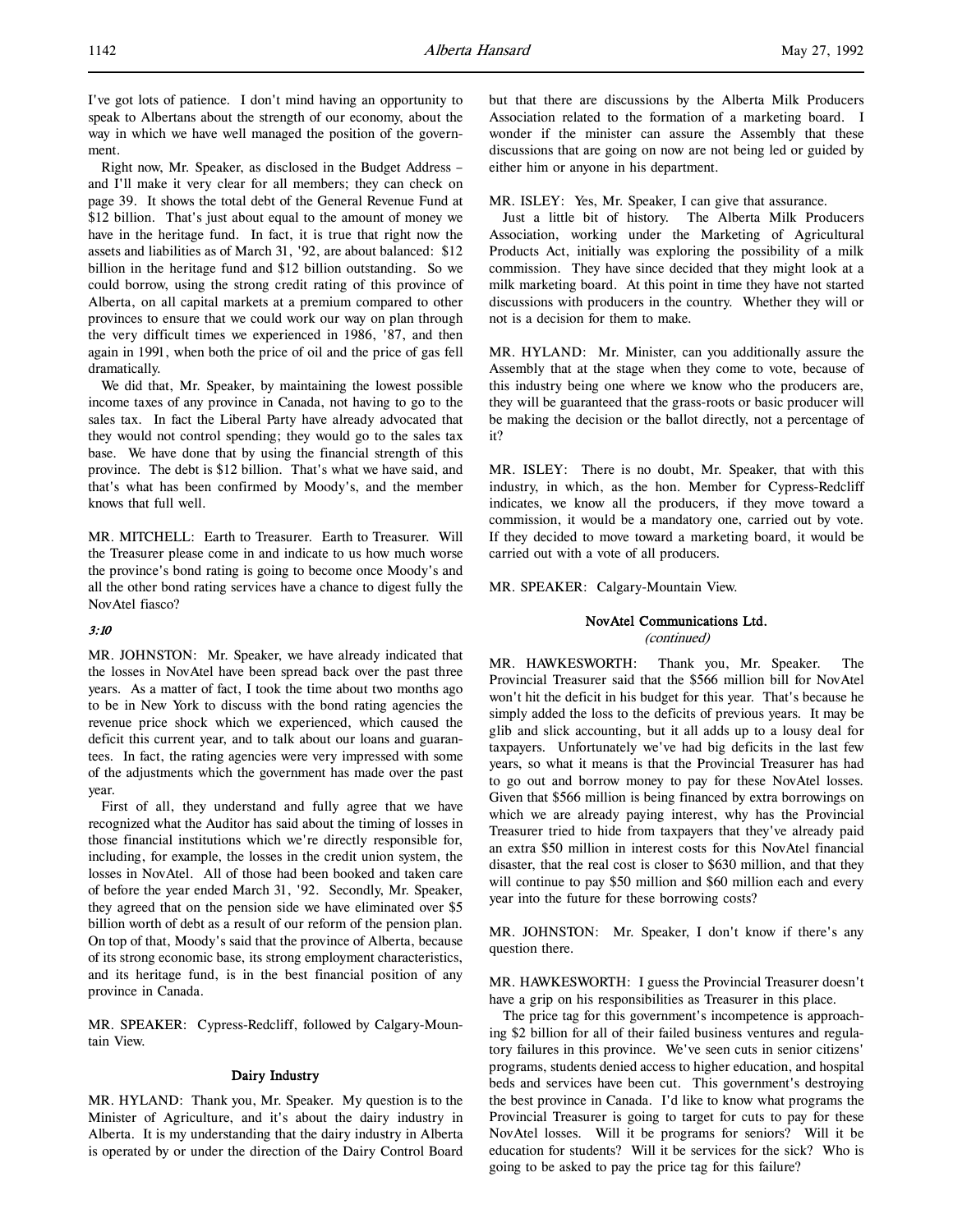MR. JOHNSTON: Well, Mr. Speaker, the member made up for his mistake of the first time around by putting five questions into the second question. I don't have to remind the member that if he thinks this is time for scaremongering and that kind of cheap politics, then he can play the game. That's not the way in which the government operates. We play in a very stable, evenhanded basis.

Since the member has made a long, fairly misrepresentative statement with respect to his position, it's only fair that I have an opportunity to correct the record, and the record is very clear. Since 1985-86 this government has maintained its commitment to Albertans in two very important ways. The first way was, of course, to maintain higher than average expenditures in the areas of health, education, and social services. There's no doubt about our commitment, and the record is clear that we have done just that. In the meantime we have controlled expenditures so that the overall aggregate expenditure growth has been less than any province in Canada. At the same time, on the tax side, as I said earlier, we have maintained the lowest possible income tax in this province. So Albertans know that we will not transfer any particular unusual or unforeseen losses onto their backs via the tax system. That, Mr. Speaker, is our clear commitment.

Finally, let me say, Mr. Speaker, that it is true that we will have to do some financing and that we have in fact financed part of the costs. First of all, we did sell the shares of Telus, and that generated about \$500 million in profit. Now, if you wanted to make the same kind of comparisons as the Member for Calgary-Mountain View did, you could argue that the profit we made on Telus, \$500 million, just about offset the losses which we expect to take on NovAtel, \$560 million.

Those are the facts. I have clearly said already that the loss this year on the budget will not be very great. We will not take any significant losses on asset write-offs or recognition of guarantees. Those have all been adjusted for previously. The Auditor General has asked us to conform to his accounting policy. We have done just that. This \$566 million loss on NovAtel will have no impact on the current '92-93 budget year.

#### Labour Relations

MR. SIGURDSON: The Treasurer's advocate stopped working some time ago, Mr. Speaker. However, today my questions are for the Minister of Labour.

MR. SPEAKER: Let's get on to the question. [interjection]

- MR. SIGURDSON: Automatic fingers, Dick.
- MR. SPEAKER: On to the question, please, hon. member.

MR. SIGURDSON: Thank you. I apologize, Mr. Speaker.

Mr. Speaker, after six years of walking the picket lines, Zeidler workers continue to walk that line even though they accepted the company's final offer three weeks ago. Fair-minded Albertans are quite astonished that the government would continue to condone such action by the employer. The Minister of Labour said on May 11 that she has been urging a settlement of the dispute for some period of time, and I would like to ask the minister: what steps has the minister taken since May 11 to get the company to accept their own final offer and get the Zeidler workers back to their jobs?

MS McCOY: Mr. Speaker, we're all well aware that the matter is still before the Labour Relations Boards, which is a quasijudicial organization. Both the union and the employer are awaiting the board's decision.

MR. SIGURDSON: Mr. Speaker, Alberta seems to have a tradition of extraordinarily long labour disputes. There's another one that's taking place in Medicine Hat, and that's the Wittke workers, who have been out for four years now because, sir, they democratically joined the union and tried to secure a first contract, and when they couldn't, then ended up on a picket line. They've been there for four years. Clearly it's time to change the Labour Relations Code. However, I would like to ask the minister: what effort has she made to try and get the Wittke workers back to their jobs in Medicine Hat?

MS McCOY: Mr. Speaker, we have a tradition of much shorter strikes here than they do in Quebec, if you look at the statistics, but of course Quebec is the only province in Canada that actually prohibits replacement workers.

I don't quite understand the point that the member is making in terms of our legislation. I think the legislation in Alberta is pretty much the same as that across the country, yet when you look at the statistics, our strikes are shorter in duration and also we have a larger number of collective agreements that are settled amicably, without any work stoppage at all, something in the order of 95 percent.

MR. SPEAKER: Calgary-North West.

## 3:20 Economic Development Strategy

MR. BRUSEKER: Thank you, Mr. Speaker. Moody's latest credit rating expresses great concern about the rapid accumulation of loan guarantees entered into by this government, and the concern is that ultimately this is going to add budgetary pressures in the near future. My question to the Treasurer is: given the latest \$566 million loss on NovAtel, will the Treasurer finally admit that the economic diversification strategy of this government in trying to pick winners, and doing it badly I might add, has been a colossal failure?

MR. JOHNSTON: Mr. Speaker, if the member would take a second and simply look at the information, he would find that since 1985-86 this province has in fact had a stronger, more predictable growth rate than any province in Canada, even though we had the very sharp oil price collapse in 1986. What you find today, for example, is that over the past year when recession was troubling all parts of Canada, Alberta itself and B.C. were the only two provinces which had real economic growth, contrasted with other provinces, which have suffered severe economic recession.

That means that here in Alberta, as we said in our budget speech, we have generated new jobs for Albertans, provided new opportunities for investment to flow to this province. As a consequence, because we have invested significantly over the past decade in such things as infrastructure, including some of the first-rate universities and colleges and tech schools in this province, strong urban investment to ensure that we have some of the strongest and finest cities in Canada, as well as important training and retraining programs for those people both in the work force and moving into the work force in different forms, all in all, Mr. Speaker, we have the right place for people to invest. That's why you see firms like a variety of new high-tech companies coming to this province with new dollars, new ideas, and new investment opportunities.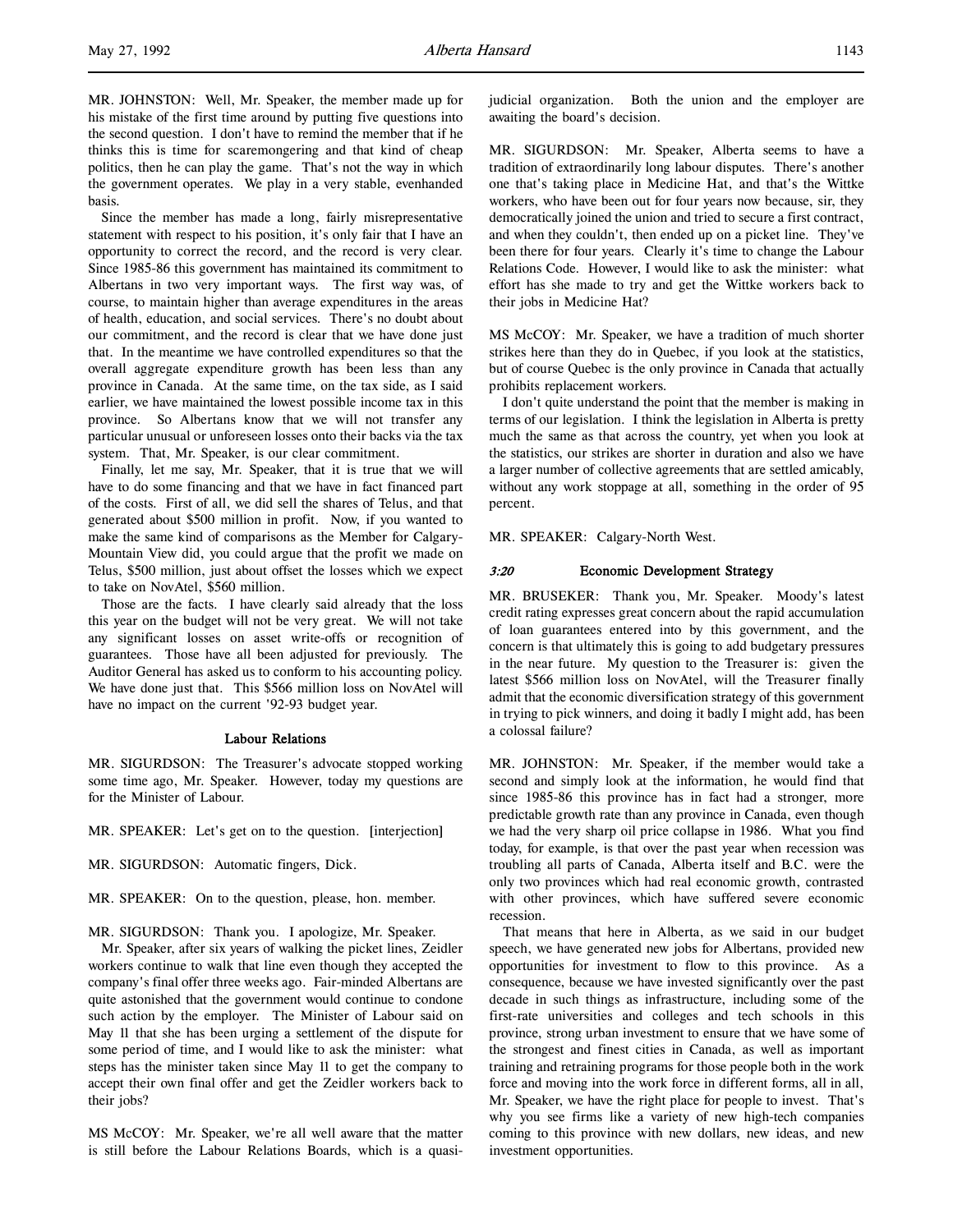Quite to the contrary, to the member across the way, Alberta is the place to be in the '90s, and new investment's going to come. We are concerned about jobs, and it's going to happen.

MR. BRUSEKER: Unfortunately, Mr. Speaker, what the Treasurer seems to be overlooking is that because the government has skewed the marketplace so drastically, we also have the fastest economic collapse rate in the country.

I just want to follow up here. NovAtel communications, \$566 million; MagCan, \$115 million: the list goes on and on. I won't read it all, because there are too many dollars and too many companies involved. Given the concerns that have been mentioned by Moody's, will the Treasurer today confirm that the message he and his colleagues from the Legislature on his side of the House are going to take to the Toward 2000 conference tomorrow is that the government will commit to immediately discontinue all loans and loan guarantees to the business sector?

MR. JOHNSTON: Well, Mr. Speaker, at least this member of the Liberal Party has recognized the importance of the discussion taking place in Calgary, his own home city, over the course of the next couple of days. As we have said before, we will not be dictating or giving a top-down position, unlike the other opposition parties. We'll be looking to find a consensus point of view, to listen carefully to ways in which we can respond, and listen fully to ways in which the government can participate.

I've already indicated that one of the ways which government does participate in this province is to do what governments do best; that is, to maintain a very level playing field for privatesector investment, to not confiscate by way of taxation, as the socialist parties across the way would, any real economic gains that take place, and to put the economic votes back in the hands of the consumer via low taxation. All of that is well understood here in the province of Alberta. At the same time, the second aspect of that economic growth policy, which has been working successfully in this province, is to ensure that we have some of the best trained, capable young people moving through our educational systems in this province, ensuring that well-trained people are available for these high-skilled, high-paying jobs that are taking place in this province.

We'll look for solutions. We'll listen carefully, Mr. Speaker. We will listen and try to form an economic growth policy for the '90s emerging from this very important conference in Calgary.

MR. SPEAKER: Wainwright.

# Mistahiya Ski Area

MR. FISCHER: Thank you, Mr. Speaker. My question is to the Minister of the Environment. Water is a very precious resource in this province. Your department has the responsibility of managing that resource in the best way possible. The Mistahiya ski resort, a private-sector enterprise, applied for a licence two years ago, and we still haven't received that licence. Could you outline the water policy for our Battle River and tell us why we haven't got that licence yet?

MR. KLEIN: Mr. Speaker, the Mistahiya ski resort is a good project, but we have to make sure that the viability of the river is maintained. We have determined that the minimum flow for the Battle River should be 25 cubic feet per second, and during the very low flow periods during the winter months we feel that it would be inadvisable to consistently draw water from the river when the flows are extremely low. Therefore, we're suggesting

that the company capture the spring runoff and store that water for winter use. We have issued an interim licence, which expires in 1993, but I'm afraid they're going to have to come to grips with a long-term solution to this problem.

MR. FISCHER: My supplementary question then: as some CTAP dollars are dependent on a permanent licence, has your department done everything possible in communicating and getting the proper information so we can get a permanent licence?

MR. KLEIN: Well, certainly we've had numerous discussions with the company, and I've been out to the site twice. We've provided them with virtually all the technical data that we have relative to the flows in the Battle River. It's still our considered opinion that, indeed, to go ahead with that project and to run it properly and not jeopardize the river, the water storage facility should be built.

MR. SPEAKER: Edmonton-Kingsway.

# Economic Development Strategy (continued)

MR. McEACHERN: Thank you, Mr. Speaker. My questions were to the Minister of Economic Development and Trade. I guess they will have to go to the Treasurer. The most important issue facing Albertans today is of course the mess that the government has created by all these losses through ad hoc funding to companies like NovAtel, MagCan, Northern Steel – the list goes on and on – and misadventures like the bailout of Peter Pocklington's empire or the privatization of AGT for that matter. In fact, taxpayers have had to put out nearly \$2 billion, and if he doesn't believe it, he should look at the press release of the Leader of the Official Opposition in Calgary today. We document it thoroughly. Now, in light of the mess created by these ad hoc loans and loan guarantees, can this minister explain why the government's own document called Going Global suggests that the government should keep on giving ad hoc loans to foreign corporations?

MR. JOHNSTON: Wow. Mr. Speaker, in government circles these days we talk about disentanglement of government programs. I think we should recommend to the member that he should disentangle his thinking.

MR. McEACHERN: It's perfectly logical and simple to anybody that would care to look it up. I did ask a very similar question a couple of weeks ago, and again the other minister wasn't here. He was and could have found out by now if he didn't know.

It is rather curious, Mr. Speaker, that the document Going Global is not on the agenda for Toward 2000 Together. Could it be that it's because the government doesn't want to put on the Order Paper so that all Albertans can discuss it the idea of a risksharing fund because you've already lost too much money in risky adventures?

MR. JOHNSTON: Mr. Speaker, if the member wants to advance a particular part of a funding operation, I'm sure he could do it by way of a motion or some other way. Let me say that the member did raise a working paper which talked about Going Global, and certainly that reflects two things. It certainly reflects the government's position that Alberta is an international trading entity. That certainly has been confirmed for us by our private-sector participants, a private-sector group which competes favourably in all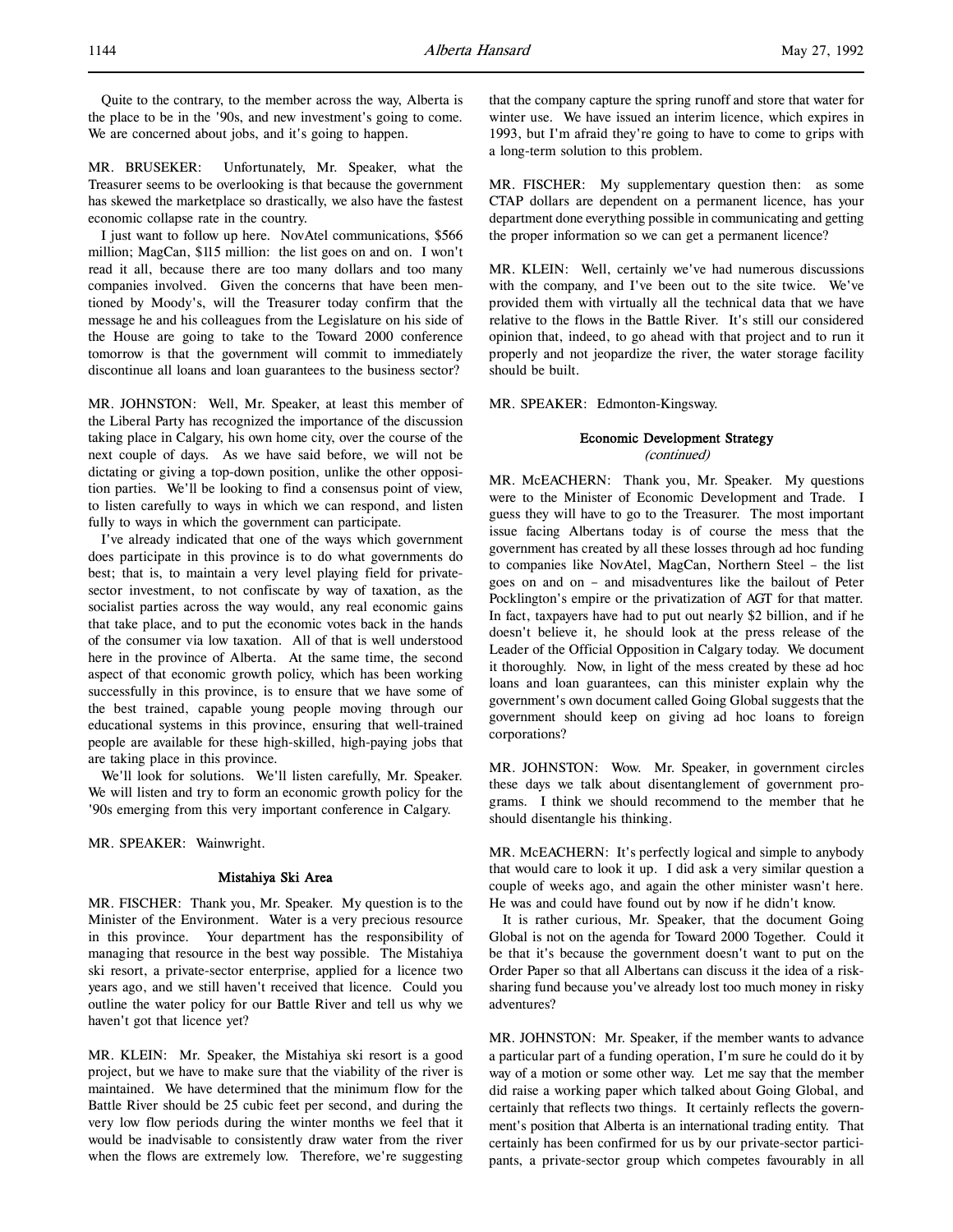markets around the world, particularly in the areas of energy, energy technology, agriculture, urban services, for example. A wide range of services are now exported out of this province becuse the intellectual property has been established and developed here and it's now an exportable product. We believe we are world traders. We believe that's the way the world is developed.

# 3:30

The second point of the paper, Mr. Speaker, is that in government we from time to time request all kinds of information. Beauchesne is quite clear that it is expected that we would have these kinds of discussion papers and decision papers and that those people who write the papers should have freedom from having them released, because they do reflect an option for policy. We want full options to be presented to us by our very capable people in our civil service. They do just that, and this is one of these papers which I think provides fodder for the discussion about how Alberta can best compete in the world markets. A lot has been written about it. I could give you a version and a chapter and author, if you like, about the global workplace, the global trading opportunities, but I think what we will find in the next two days in Calgary is that that'll be reinforced by many of the people who will come there to talk about the need for us to look globally in our competitive world, and we'll do just that, listen.

MR. DAY: Point of order, Mr. Speaker.

MR. SPEAKER: Before we deal with points of order and a Standing Order 40 request, might we revert briefly to Introduction of Special Guests?

HON. MEMBERS: Agreed.

MR. SPEAKER: Opposed?

# head: Introduction of Special Guests (reversion)

MR. SPEAKER: First, the minister of senior citizens, followed by the Member for Calgary-Millican.

MR. BRASSARD: Mr. Speaker, it gives me a great deal of pleasure today to introduce to you and through you to the Members of the Legislative Assembly 28 visitors from the Knee Hill Christian school. These students are accompanied by Miss Terri Miller, Miss Shirley Boese, both teachers, and parents Mr. and Mrs. Calvin Toews, Mr. and Mrs. Richard Toews, Mr. and Mrs. Murray Baerg, Mr. and Mrs. Gary Barkman, and Wanda Barkman. I wonder if they would stand and receive the very warm welcome of this Assembly.

MR. SPEAKER: Calgary-Millican.

MR. SHRAKE: Thank you, Mr. Speaker. I'm really pleased today to introduce to you and the Legislative Assembly 52 of the finest young people from one of Alberta's finest community schools, Sherwood community school. They're seated in the public gallery up here above me, and I would like for them to rise. They're accompanied by two parents, Paul Millar and Pat Grogans, and they've got two fine teachers with them, Sarah Drew and Kirsten Richardson. I would ask you to give them the warm traditional welcome of the Legislature.

# Point of Order Citing Documents

MR. SPEAKER: Red Deer-North, point of order.

MR. DAY: Thanks, Mr. Speaker. Citing 23(l) and also referring to the fact that a point of order is to be raised as soon as possible, I'd just like to serve notice that I'd like to peruse the Blues on a statement brought forward by the leader of the Liberal opposition in reference to a supposed third letter. We're all in the Assembly trying our best to determine all elements of the NovAtel situation, and information that is introduced which could possibly throw a curve or hamper that pursuit I think would definitely qualify as a point of order. So I'd like to serve notice that I will be asking for the Blues to look to that reference and then to be following that up.

MR. SPEAKER: Thank you. This is which?

MR. McINNIS: I'd like to serve notice that at that time I'd like to speak to the point of order.

MR. SPEAKER: No, that's not necessary, hon. member. When the point of order is dealt with, then we will have one spokesperson from each caucus. Thank you.

Additional points of order?

# head: Motions under Standing Order 40

MR. SPEAKER: A request for urgency of debate, Standing Order 40, the Member for West Yellowhead.

## NovAtel Communications Ltd.

## Mr. Doyle:

Be it resolved that the Legislative Assembly give unanimous consent for a motion to order that the Public Accounts Committee convene on Wednesday, June 3, 1992, and call witnesses, including the Minister of Technology, Research and Telecommunications and the senior management of NovAtel Communications Ltd., and that they be asked to produce all relevant documents pertaining to the management and sale of NovAtel Communications Ltd., including pertinent management agreements, financial records, and any management letters from the Auditor General of Alberta to NovAtel.

MR. DOYLE: Thank you, Mr. Speaker. Today I rise under Standing Order 40 due to the urgency of the NovAtel fiasco because later this afternoon the Legislature adjourns for seven days. While the Legislature is adjourned, the Public Accounts Committee does not sit. With the request of many Albertans – they feel that this situation has to be dealt with with great urgency and immediacy so we can discover how all these things went by the wayside. There's no meeting of the Public Accounts scheduled until June 10, '92, two weeks from today. Albertans want to know more presently as to what has happened with the mismanagement of this particular venture.

The Legislative Assembly Act, section 14(1), allows the committee to summon "any person . . . and require him to give evidence . . . orally or in writing and to produce any documents" or other things. The Standing Orders permanently mandate the Public Accounts Committee to review the public accounts. Therefore, the committee is fully within its right to summon the minister and senior officials of NovAtel for the purpose of hearing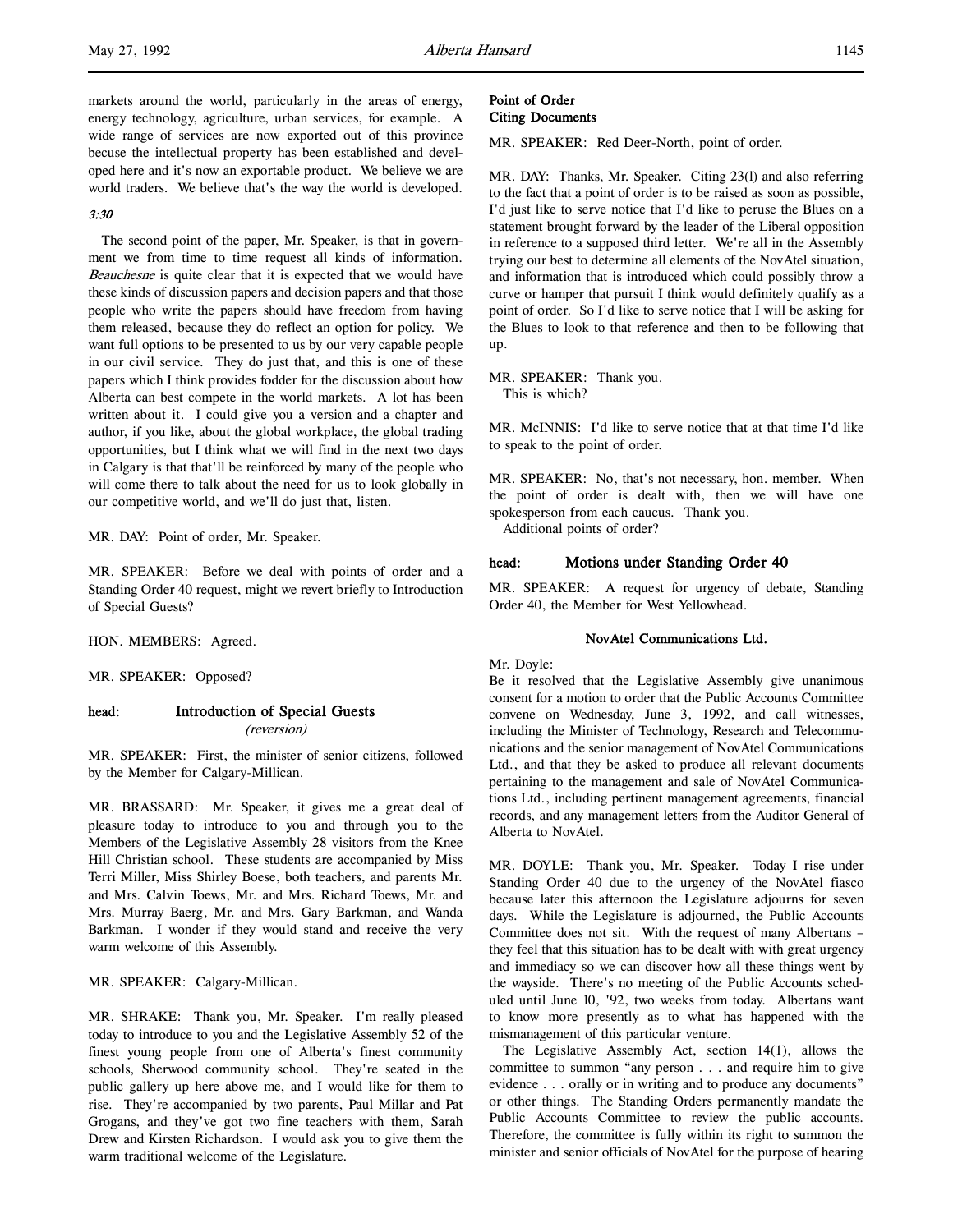evidence that would not otherwise be available. The Auditor General, for instance, is not allowed to call witnesses.

We believe, Mr. Speaker, that this mess could only be cleaned up when Albertans know the full facts. That's why the importance that the minister and NovAtel officials come before Public Accounts prior to the Legislature coming back to explain what happened to NovAtel from the time Alberta Government Telephones was privatized as Telus Corporation until the time of its sale announced last week. Albertans particularly want answers in respect to the false prospectus that led to the collapse of the sale of NovAtel to Bosch, the massive losses recorded in 1990 and 1991, the details of the discussions leading to the sale of the company. These are urgent things that the people of Alberta would like to know, and the implication to Albertans of the government's continued operation of NovAtel system's finance division, the least profitable, most troubled part of the company.

So the great urgency, Mr. Speaker, is that only the minister and the senior company officials can supply this information, and the committee has an obligation to Albertans to hear what they have to say. In fact, the New Democrats . . .

MR. SPEAKER: Thank you, hon. member. There's been a fair amount of latitude with respect to your plea for urgency under Standing Order 40.

All those willing to allow the matter to proceed, please say aye.

SOME HON. MEMBERS: Aye.

MR. SPEAKER: Opposed, please say no.

SOME HON. MEMBERS: No.

MR. SPEAKER: The matter fails.

head: **Orders of the Day** 

## head: **Committee of Supply**

[Mr. Schumacher in the Chair]

MR. CHAIRMAN: Will the committee come to order, please.

## head: Main Estimates 1992-93

#### Technology, Research and Telecommunications

MR. CHAIRMAN: These estimates commence at page 299 of the main estimates book with the elements to be found at page 125 in the elements book.

Would the hon. Minister of Technology, Research and Telecommunications care to introduce these estimates?

MR. STEWART: Thank you, Mr. Chairman. Indeed I would. Before doing so, I know it's sometimes come to be a tradition in this committee that we recognize the work of a number of officials and officers of Crown agencies and so on that are working for the province of Alberta in such a significant and effective way. I know it's a tradition, but in my case even if it weren't a tradition, I would certainly want to do that because, quite frankly, I'm very fortunate in having a number of key effective people with whom I have the great opportunity to work. I'd just like to briefly introduce them.

Firstly, from my department, headed up by Mr. Ken Broadfoot, the deputy minister; Mr. Don Keech is our financial wizard and director; Mrs. Pauline Ma, budget director; Dr. Rand Harrison, the assistant deputy minister seconded recently from the Alberta Research Council where he's been so effective; and Mr. Ken Murricane, also assistant deputy minister.

## 3:40

Moving over to the Alberta Research Council, we have Dr. Brian Barge, the fairly recently appointed president of that great institution, who I believe has taken hold of the institution with its new directional plan and given it the type of thrust that I know will be welcomed by all Albertans and certainly will be an effective key in our economic diversification of our province. I'm hopeful, Mr. Chairman, that the chairman of the Alberta Research Council, the MLA for Pincher Creek-Crowsnest will have the opportunity to address some remarks about the important work of the Alberta Research Council.

From Access we have Mr. Don Thomas, the acting president and CEO, who has come into that position in a very, very effective way, carrying out the operations and continuing in the good service and quality programming that is so evident on that network. Also with him are officials Malcolm Knox and Dave Muylle. We're happy to have all of those officials with us today.

I want to also recognize, although they may not be in the gallery at the present time, my own office staff who have just done a tremendous job. They are key people in the public service. They are dedicated, committed, and enthusiastic, and quite frankly I don't know what I'd do without them. I refer, of course, to Randy Thompson, my executive assistant; Lorna Hallam, a special assistant; Terri Betke, my secretary; and Tammy Tarnowski, a further secretary that is performing so well within our office staff. So I just want to recognize the contribution they have made and continue to make in what you might say are some difficult times in the department at times. They work so effectively and so diligently and are so committed that I feel they warrant this sort of recognition.

Mr. Chairman, vote 1 of my estimates deals with the office of the minister. One of the areas of my responsibility obviously is in the area of telecommunications. I don't want to let this opportunity go by without having the full opportunity for comments to be made that relate to my responsibilities as minister. I'm an accountable minister, and I don't believe in shirking away from any of those responsibilities that relate to this very difficult decision of government that has given such a tremendous unfortunate impact on the taxpayers of Alberta. So I want to address a few comments in that area, and I also want to encourage members of the Assembly to feel free to engage upon that particular vote in the matters and issues of NovAtel.

Firstly, I want to provide you with a perspective which I believe really has not been heard as yet on the issue of NovAtel. I really believe that the sale of NovAtel is both a very necessary and a responsible decision for the government of Alberta, a decision that we have taken, not an easy decision but a tough decision, a necessary one. Last Thursday Albertans first heard about the sale of NovAtel. Quite frankly, they were shocked and concerned by that final cost of \$566 million, and well they should be. It's a significant number, a significant cost, and not one that we have any joy in bringing forward to this Assembly or to this committee.

Certainly for me, Mr. Chairman, the matter is one of the most difficult, really, that I have ever faced in public life, and the questions which I have myself confronted are no different than those questions that confront all Albertans as events have unfolded. Basically, they surround the two words, "What happened?".

I look back at the steps that we have taken since we first learned of these problems with NovAtel during the Telus share offering, and I can say that at each step we did what needed to be done in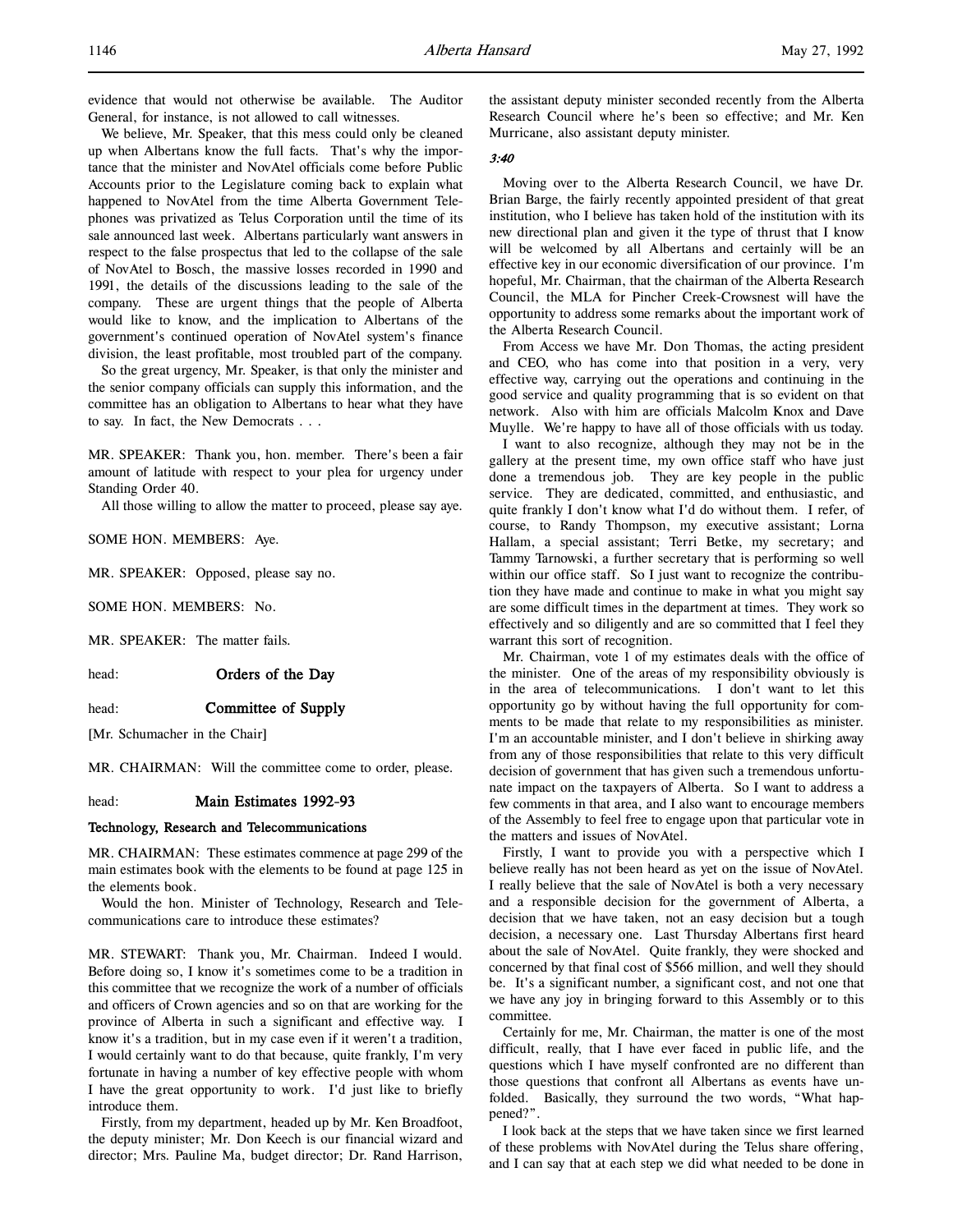order to make a realistic and informed final decision about this company.

Now, just to deal a bit, Mr. Chairman, with how this loss happened. I'm not endeavouring to second-guess the outcome of any review that is being undertaken by the Auditor General or any conclusions that he may come to, but may I say that in 1990 we moved to privatize Telus in part because of the billions of dollars of new capital investment that were required. Those dollars were best to come from the private sector. If we had kept NovAtel and Telus within the government's ownership, then that new investment and indeed some of the problems that have shown up in NovAtel would be on our doorstep and would continue to be on our doorstep.

We must remember that at that time we believed that NovAtel also should be owned and managed by the private sector, but as everyone here recalls, in the middle of the largest share offering in Canada's history, the government was advised that the numbers in the prospectus were wrong, and we were forced to take NovAtel back. We were told that the forecasts, that were audited both internally as well as by two national chartered accountant firms, were wrong to an extent that I still find unbelievable. Of course, the depths of that problem were to become all too clear in the months which followed. In effect, when the people wondered what went wrong with NovAtel, we primarily needed to look at the period before the Telus share offering.

Although as I said before, Mr. Chairman, I want to be careful not to anticipate the Auditor General, I am prepared to say that in broad terms these are some of the factors which contributed to what went wrong. Firstly, I think we have to recognize that in that particular industry competition was very, very intense, and the overall market was in recession. In fact, the economy of one of the largest customers of NovAtel, the United States, was in quite a deep recession. Secondly, NovAtel grew too quickly at a time when the world market in wireless was narrowing down to the large multinational players. Also, moves were being made in the areas of technology – from analog to digital, for example – which impacted on the circumstances of the company at the time. Management never anticipated nor acted soon enough to respond to these rapidly changing conditions. Then in addition to misreading and misunderstanding these external factors, there were serious gaps in the internal information and controls of this company. One prime example of these internal problems came to the surface when the share offering was made, because neither the boards nor the government had been provided with accurate readings of the company's financial picture at that critical juncture.

## 3:50

So who is responsible? In trying to assess the responsibility for these massive costs, Mr. Chairman, it's important to me that there be an objective assessment, and in these past 18 months since we were handed this issue of NovAtel, this is what we did. Firstly, we appointed a strong independent management committee, people with knowledge in telecommunications, people with solid business backgrounds based on experience. Secondly, they cut the size of the company by about 600 employees and placed new key senior managers into position. It must be remembered that the company in a short period of time, in a matter of months in one year, ramped up from approximately 1,200 employees to 1,800, an incredible and probably unmanageable type of growth. Thirdly, the auditors were changed. The information systems, as I indicated, had had some problems. The numbers obviously were not as had been indicated, so a change was made in the auditors. Fourthly, the top three executives of the company were dismissed. Fifthly, the monthly losses then were able to be decreased

dramatically although they did continue, and there was dramatic, effective work done by the management team and by the management committee in order to reduce and stem those losses and to bring the company more towards a businesslike and viable operation. Then we found buyers who would retain technologies and significant numbers of jobs in Alberta. That was one of the key objectives, to save those jobs and retain that sort of technology here in Alberta.

Which leads me, Mr. Chairman, to my own position, and it can be stated very simply. As the Auditor General and other objective parties look at this issue, if they find that there was negligence on my part which contributed to the losses of NovAtel, then I will not hesitate to do the right thing and do it instantly. But today as well there are other senior people, the company's advisers and consultants and those appointed to these boards, who must also be prepared to be accountable. When board appointments were made, they were done with that high yet reasonable expectation of performance and accountability.

So what are we doing about it? Now that the NovAtel company has been sold, we can open up some of these issues which were not appropriate until now. Quite frankly, Mr. Chairman, it's almost impossible to negotiate in any meaningful sense any sort of a sale when you're under a cloud of investigation. We have asked the Auditor General to review and report, and the government has sent to the key parties requests that they bring forward all the information that is essential and that they will secure and find any information that would be relevant. Those are the types of actions that are essential for the Auditor General in order to carry out his review.

I suppose, as has been questioned in the Assembly, the question is whether or not this sort of review is an effective means of finding these answers. We believe it is for a number of reasons. Firstly, the Auditor General is independent. He's a respected officer of this Assembly, and he's accountable to this Assembly. He's not responsible to the government. He's not appointed by the government. He is in fact appointed by this House and responsible through the House to all Albertans. The Auditor General can move quickly to find answers rather than taking a year or two years through public inquiries as we have seen in the past. If the Auditor General indicates that he has any difficulties whatsoever in obtaining any of these materials or co-operation that is so essential to his review, I'm sure that he will contact us and we will do our very best to act upon that. Thirdly, a review by the Auditor General will probably save millions of dollars, Mr. Chairman, and I know the taxpayers are very concerned with that aspect. As you well know, our last experience in a public inquiry cost in excess of \$25 million. Finally, his report will be made to this House, not to the government but to this House. So I welcome this as a viable and systematic basis of thorough review of this important matter.

For now the positive aspects have almost been buried. There really are some benefits that should be mentioned, benefits that relate to the sales. Those were important because, quite frankly, the alternative to effecting those sales was to shut that company down. Mr. Chairman, analysis was done of that particular option very closely, and we determined that the costs involved in that financially and in human resources and the loss of technology from this province were costs that we didn't feel were in the best interests of Albertans. So we made sure that through that sale the core of a wireless industry would stay in Alberta instead of moving to the United States or Europe. As wireless technology in those markets grows – and no other industry really has prospects as promising for companies which can compete – the economic benefits will be felt right here in Alberta. We have secured more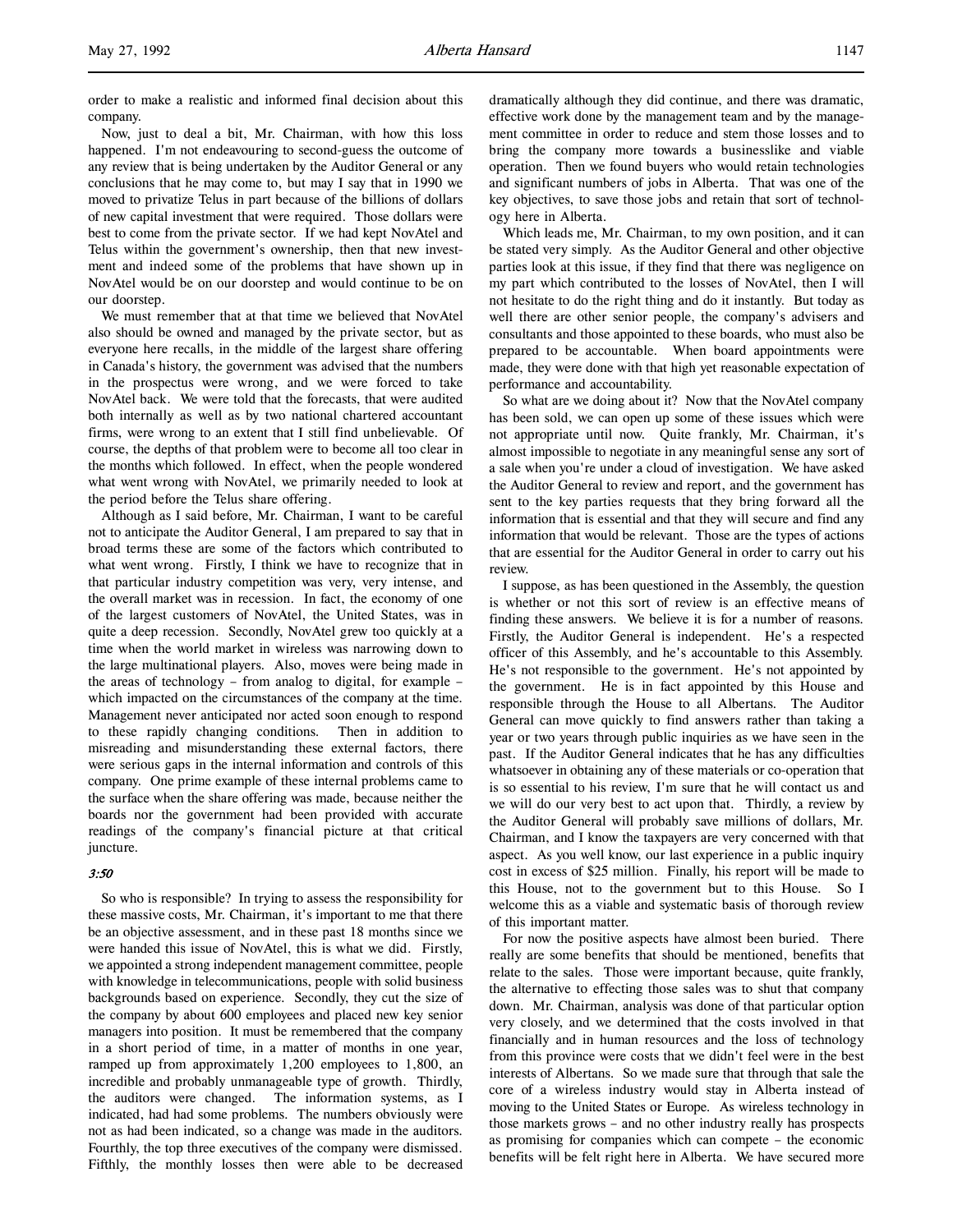jobs than were possible under any other alternative, and we believe that there is a potential for more than 1,000 jobs for Calgary and Lethbridge as these two purchasers consolidate NovAtel's existing businesses in the area of cellular and wireless and grow from there.

NovAtel's key business units, Mr. Chairman, will be managed by the private-sector owners with their own successful track records. We have removed the government and the taxpayer from the role of having to keep this company going. In other words, from the standpoint of government involvement in this particular business it's over, and it should be over.

Alberta is proud to have the Northern Telecom centre of excellence and its new wireless manufacturing plant. This province is now the only jurisdiction anywhere to have two world mandate centres for Northern Telecom manufacturing, both located in Calgary. One of those centres relates to the business products section of Northern Telecom's operations. Mr. Chairman, I must just add that anytime I am at that establishment and walk in and see the flags of 60 different countries around the perimeter of their plant and talk to the employees and find out how proud they are that this company in Calgary can do a turnaround time in 48 hours and send sophisticated business systems and telephones to 60 different countries around the world, of course, including the Pacific Rim . . .

Now, Mr. Chairman, the other purchaser, Telexel, will also provide jobs to Albertans, and the company brings with it a real solid reputation as a manufacturer and a marketer of consumer products, a company which has many international connections which build the opportunities for strategic partners and other types of joint venture arrangements that will lead to the further development of telecommunications in this province. This company undoubtedly, with those sorts of criteria that they bring to the table, will be an excellent fit with the NovAtel name and with the NovAtel products.

The economic spin-offs of maintaining these business units in the private sector here in Alberta are considerable, and quite frankly the other options that I mentioned were just too costly and too risky for the taxpayers of Alberta to bear.

Mr. Chairman, we negotiated with these buyers through the management committee and through a consultant, Warburg & Co. We received two purchase packages for these businesses, and those were recommended to the government unanimously by the management committee and by this international adviser. Those have a value for Alberta of \$78.8 million, and I would suggest that that value reflects the condition of the company and the other circumstances prevailing in the industry and more specifically focused on NovAtel.

As I said, Mr. Chairman, my feelings are mixed, but I believe that by selling NovAtel, the government has taken the only right action. I'm prepared to make that case to Albertans in the coming months. Then I will take whatever steps are necessary to make those assurances and will fully disclose whatever information is available to me to have the people's questions answered properly and fully.

Today, Mr. Chairman, NovAtel has new owners, and we have before us the prospect of a continuing industry in telecommunications in both Calgary and Lethbridge, an industry which certainly belongs here and can certainly prosper here because of a very strong base in Alberta telecommunications, part of which success and part of which strength come from the foundations of infrastructure that have been previously established here in Alberta and now are beginning to make their mark as an effective element of our economic diversification.

Mr. Chairman, the Premier said just over a year ago that if we couldn't fix NovAtel, we would sell it or shut it down. Well, we have today undoubtedly arrived at the best of those two options, but we are faced with the harsh reality that this sale and the final cost to the taxpayers of Alberta is very high. The issue is serious, and it must be addressed responsibly and objectively, which brings me to one final point on NovAtel today, and that is the false issue created by the opposition about a so-called cover-up. They base their case for this so-called cover-up on two management letters sent to NovAtel which the Member for Edmonton-Glengarry has made great issue of every day for the past several days. Well, let me just set the record straight on this issue once and for all.

### 4:00

First, two letters were sent to NovAtel management: one to its auditors in 1990 and one to its management committee in 1991. This was done in the normal course of the Auditor General's business. As we all know, every company and every auditor for every company in every year send such management letters to the client in order to point out various aspects of their accounting procedures which should be rectified or changed or reflected in one way or another in order to accommodate accounting principles. The letters, as would be expected, outlined issues regarding accounting practices and the management information systems of the company which the Auditor General wanted to see addressed. I was copied on the second of these two letters; I was not copied on the first.

This second letter was a letter addressed to Mr. Bill Grace, the chairman of the management committee. It pertained to the fiscal year 1990, and the letter was received at the end of July or early August of 1991, halfway through the subsequent fiscal year. As I say, it was addressed to Mr. Grace. I would suggest that if that letter had contained sinister types of observations by the Auditor General, it certainly would have been addressed to me in my capacity as minister. In fact, it related to management systems and was therefore addressed to the management committee. In fact, that letter was not only read by me but acted upon by me. In consulting my files, I noticed a note that we had made sure that Mr. Grace was aware of these and was following up on each and every one of them, and in fact he was. Further, as a matter of fact, many of the points that had been raised in that letter had already been accomplished by the time the letter was received, halfway through the next fiscal year. In fact – and this is the bottom line, Mr. Chairman – in the next public report of the Auditor General which was filed in this House, the Auditor General said that the issues in these letters had been addressed satisfactorily.

So let me just say: how on earth could there ever be a coverup under these sort of circumstances and when the letter came from the Auditor General, the man who is doing the investigation at this point in time, when the very information that is alleged to be covered up is obviously within the realm and knowledge of the person who is conducting the investigation? Mr. Chairman, this is so important for the people of Alberta that we don't need that sort of political grandstanding or red herrings. How could there ever have been a cover-up in these sorts of circumstances? I would suggest that obviously there was no intention nor will there be any cover-up. It is our intention to ensure that there is going to be full disclosure and full opportunity for the Auditor General to proceed in an unfettered way with his review.

Further, with respect to the Auditor General I would suggest that rather than the Liberals attempting to do their own investigation or the NDP attempting to do their own investigation or this government attempting to do any sort of investigation on its own,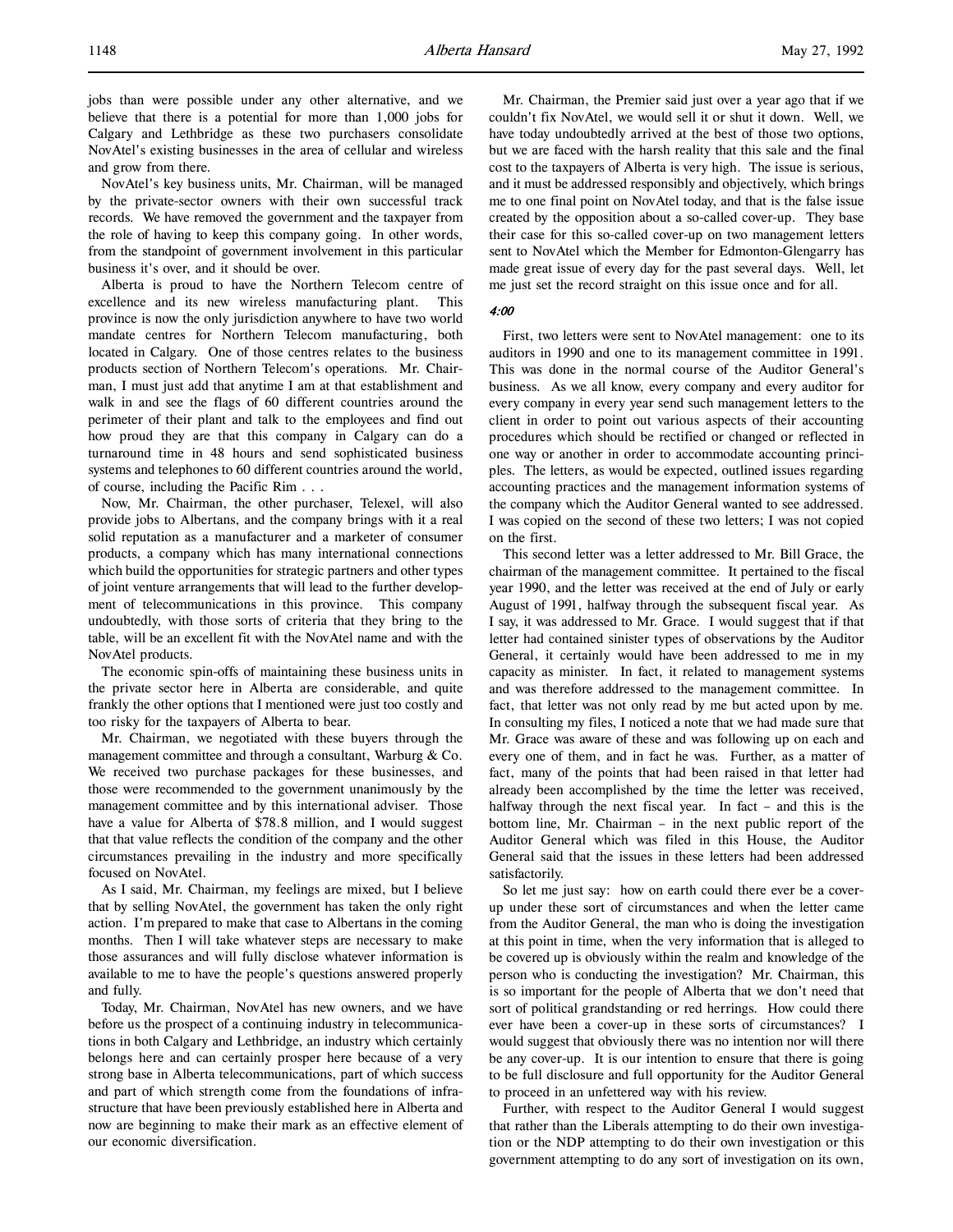that's the purpose of the Auditor General. He is the independent official of all parties in this Assembly and is the one that can most effectively and objectively carry out those sorts of responsibilities. I would hope, Mr. Chairman, that in that connection the Auditor General will receive the co-operation of all members of the House in order to ensure that the integrity of this review is able to be preserved. That's certainly the attitude that we on this side of the House have.

Mr. Chairman, those are the comments I wish to make with respect to NovAtel.

I'm not going to go over in detail all of the votes and the elements of my estimates, Mr. Chairman, but there are one or two things that I think would be valuable to members just by way of introduction that would explain some of the areas in which there have been changes from the past year. I think that would be helpful and would expedite the discussions within the committee. I do as well want to leave sufficient time, obviously, for the members of the committee to address any matters that pertain to my estimates and to answer questions as fully as I can. I will, of course, undertake to provide responses to any questions that I'm not able to answer by virtue of time in the committee. I also wish to allow the chairman of the Alberta Research Council, the hon. Member for Pincher Creek-Crowsnest, some time to deal with the Alberta Research Council.

While I'm not going to spend virtually any time on vote 4 – we're obviously pleased to answer questions in that regard – I do want to point out, though, that the Access Network continues to provide to Albertans quality programming through a wider and wider audience. It's carrying on its responsibilities in pursuing educational opportunities and utilizing technology in that education in a very, very effective way. It has recently had an additional number of new members to its board; it has had some management changes. They have taken hold of that corporation, developed in a very thoughtful way new directions for the Access Network to make it even more effective in the future, keeping in mind the difficult times that we have relative to providing financial resources for this important work.

I just want to say that I appreciate the work of the chairman, Mrs. Gail Hinchliffe, and the board members and the senior management and all the members of the Access family and CKUA who are doing a very effective and meaningful job. It's something that is a very important part of the programs and services to Albertans.

I'd like just briefly then, Mr. Chairman, to mention some of the elements in vote 2, and I single that out because it deals primarily with the infrastructural support that the government provides to Alberta's advanced technology community. I would point out that infrastructure is one of the four major objectives that we have in our budget and in our program and in our goals of our department, infrastructural support that provides a basis whereby there can be appropriate linkages with universities and other educational institutions, with research institutes networking within the industry, bringing these people together with the private sector and government in a partnership endeavour. This is the way in which government has in the past and will in the future be assisting the advanced technologies. It's a very important aspect and objective of our department to provide this sort of support and this sort of opportunity.

Other areas that are obviously important which I will deal with in response to questions but not in my comments  $- I$  just want to mention them – are in the important area of technology transfer, which is taking on in this global context a greater and greater significance and opportunities for Alberta business. Secondly, the area of commercialization: ways and means of pulling that research and technology out of the labs and into the marketplace in an effective way that would bring jobs and opportunities for our young people in Alberta. Then lastly but certainly not the least significant, the whole matter of awareness: bringing a greater awareness of the importance of science and technology in our lives and in the economic and quality-of-life issues of our province, because technology does have that two-pronged attack of being able to assist in preserving and improving our quality of life – certain social programs and health and environment and other areas – and as well providing an economic thrust for the creation of wealth that is so necessary if we are going to have the wherewithal to meet the types of obligations in the future for programs and services for Albertans.

4:10

Let me just briefly then, Mr. Chairman, mention the elements of vote 2. I want to point out that you will notice there is a reduction in the allocation of the budget this year for the Alberta Microelectronic Centre. It's in its first year of another five-year plan, and it has changed its direction somewhat. It's certainly going to continue in the educational awareness program and provide consultation and technical assistance to industry and expand its research programs with the universities, but it will not be dealing in the area of fabrication to the extent that it was before. So there is a significant new development there, and they are operating in a more effective and focused way in the microelectronics area. This will enable the lab to be upgraded, and it will also allow a new microchip educational program to be developed.

The TRLabs or Telecommunications Research Labs, which were previously known as the Alberta Telecommunications Research Centre, again are finding themselves in the second year of a five-year plan. I think we're fortunate that this longer term planning, which is so essential, is now starting to bring rewards. The Telecommunications Research Lab is a model . . .

I'll be pleased to continue comments a little bit further later on, Mr. Chairman, seeing my time is up. I'll be prepared to answer questions as fully as I can.

MR. CHAIRMAN: The hon. Member for Pincher Creek-**Crowsnest**.

MR. McEACHERN: They've had their half hour. It's our turn now.

MR. CHAIRMAN: Hon. member . . .

MR. McEACHERN: If he was going to speak, he should have had half of his time. We did that before. [interjections]

# Chairman's Ruling Speaking Order

MR. CHAIRMAN: Order please, hon. member. I'm recognizing the hon. Member for Pincher Creek-Crowsnest to briefly discuss . . .

MR. McEACHERN: I protest. This is not acceptable.

MR. CHAIRMAN: Order please. It may be unacceptable to you . . . [interjection] Take your place. [interjection] Take your place.

The hon. Member for Pincher Creek-Crowsnest.

MR. McEACHERN: I suppose he gets a half hour too, does he?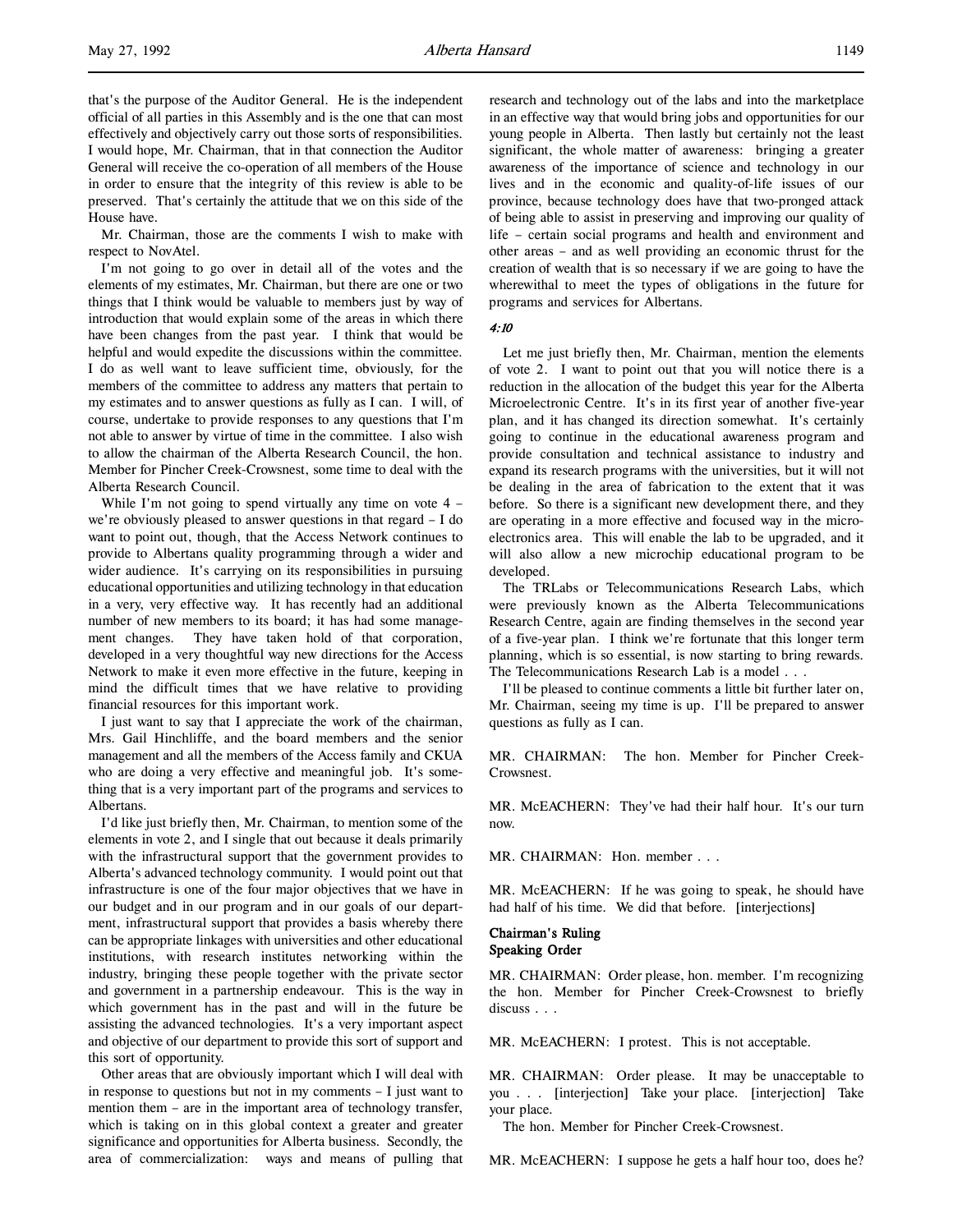MR. CHAIRMAN: Order.

MR. McEACHERN: This is ridiculous.

MR. CHAIRMAN: We'll see how much time he uses.

MR. McEACHERN: What the hell kind of game is this?

MR. CHAIRMAN: Order please. Speak properly in this committee, or you will be removed from the committee. Do you understand?

MR. McEACHERN: In other years he has always shared the half hour. This is not acceptable. [interjections]

MR. CHAIRMAN: Order please.

MR. McEACHERN: Why change the rules today?

MR. CHAIRMAN: Do you want to use up the time arguing back and forth, hon. member, or do you want to get on with the business?

The hon. Member for Pincher Creek-Crowsnest.

#### Debate Continued

MR. BRADLEY: Mr. Chairman, thank you for the opportunity to speak briefly on the Alberta Research Council estimates today in committee. I, too, would like to acknowledge, as did the minister of technology, the work of our new president, Dr. Brian Barge, who is just coming to the conclusion, I believe, of his first year as president of Alberta Research Council. He's doing an outstanding job during some very difficult transition years for the Alberta Research Council. I'd also like to acknowledge the involvement of our minister, the Hon. Fred Stewart, who's a member of the board of ARC. He's provided outstanding advice and guidance to us throughout the past numbers of years.

The Research Council's budget is based on ARC's corporate plan, A Vision to the Year 2000, which was approved by cabinet in 1991. Members may recall the corporate plan focuses on the future wealth-generating capacity of the province and in particular on technology development to assist Alberta companies to compete in the global marketplace. The plan builds on the council's and industry's strategic advantages to linking advanced technologies to the resource sector. Sustainable development through contributions to sound environmental practices is also an integral component of the plan. This year's budget was developed against a background of an economic downturn and a need for Canada to become more productive to compete in the international marketplace of which we are a part. A competitive Canada is vitally needed to ensure quality of life for all our citizens.

I'm sure members of the Legislature are aware of the council's recent staff reductions which necessitated approximately 70 staff at all levels, including management, to leave the corporation. This necessary but unfortunate event was caused by a drop in contract revenue from the private sector during 1991. The organization implemented cost reduction measures and a hiring freeze during 1991 to counteract declining revenues. These measures in themselves were not enough to counteract the \$4.5 million shortfall in contract revenue. The projections for this fiscal year indicate that this shortfall in revenue will continue. The grant from the Alberta government represents about half of the corporation's revenue base. I should note that the board of directors of the Alberta Research Council appreciates the government's

commitment to the Research Council by not only maintaining but slightly increasing the support requested in this vote.

You may well ask if this significant downsizing will impact on the goals and objectives of the corporate plan. Naturally, this situation has had an impact on ARC. However, the goals in the plan are every bit as valid as they were a year ago. One should keep in mind that from 1986 to 1990 the corporation's contract revenue rose from \$5 million to \$20 million. Therefore, management is confident that in the next eight years they will reach the goals they have set out in the plan. Management is currently taking steps to reposition the corporation so that by 1995-96 we'll be in a solid financial position. The key elements of the repositioning are to re-establish R and D programs, balance expenditures with revenues, increase contract revenues, increase the investment and fixed assets, select staff most suited to build ARC's future, internal restructuring, introduce total quality management concepts and processes, and place a higher priority on staff training and retraining.

I will elaborate on a few of these issues. Increased investment in fixed assets is required to ensure that the corporation's infrastructure does not become obsolete and that the corporation is able to take advantage of new technologies and tools for R and D activities. A key objective is to establish and maintain an appropriate balance among staff, supplies and services, and fixed assets. Management has set a target of 10 percent of total budget investment and fixed assets to address this critical area. The corporation will also focus increased attention on its business practices including the introduction of total quality service practices. The board of the Alberta Research Council strongly believes that there are direct links between the province's earlier investment in science and technology and the creation of our current wealth in jobs. This applies not only to investments in ARC but to other government initiatives as well. We can say with confidence that our oil sands, agriculture, forestry, and hightechnology wealth generators and job creators today are due to the province's foresight in investing in strategic research and development.

The Alberta Research Council has its imprint on virtually every sector of the province dealing in tradeable goods and services. I'd like to share with you several examples of our accomplishments in the past year which demonstrate the connection between ARC science and technology and the wealth and jobs created in industry.

First, Mr. Chairman, I'd like to talk about Gienow Building Products of Calgary, which had its plant opening last Wednesday, May 20. This joint research venture is warmly referred to as the Gienow experience. In its joint research venture with the Alberta Research Council, Gienow Building Products has automated its production of windows. Calgary and Alberta now have a worldclass window manufacturing facility and as a consequence are penetrating the tough Japanese market and have created 85 additional jobs. They report a 70 percent increase in sales, a 40 percent increase in efficiency within their manufacturing operations, higher quality product, and improved services to customers. In addition, they've expanded their marketplace in Canada, the United States, and the Orient. Their future is very positive. This is the type of repositioning and restructuring Alberta companies must aggressively pursue if we are to be competitive in the global economy of the 21st century.

Secondly, I'd like to talk about Western Archrib structures. Five years ago, ARC's forest products laboratory did the research and development necessary for Western Archrib in their quest to produce glue-laminated beams using Alberta grown spruce and pine. The result: today Western Archrib is a major supplier of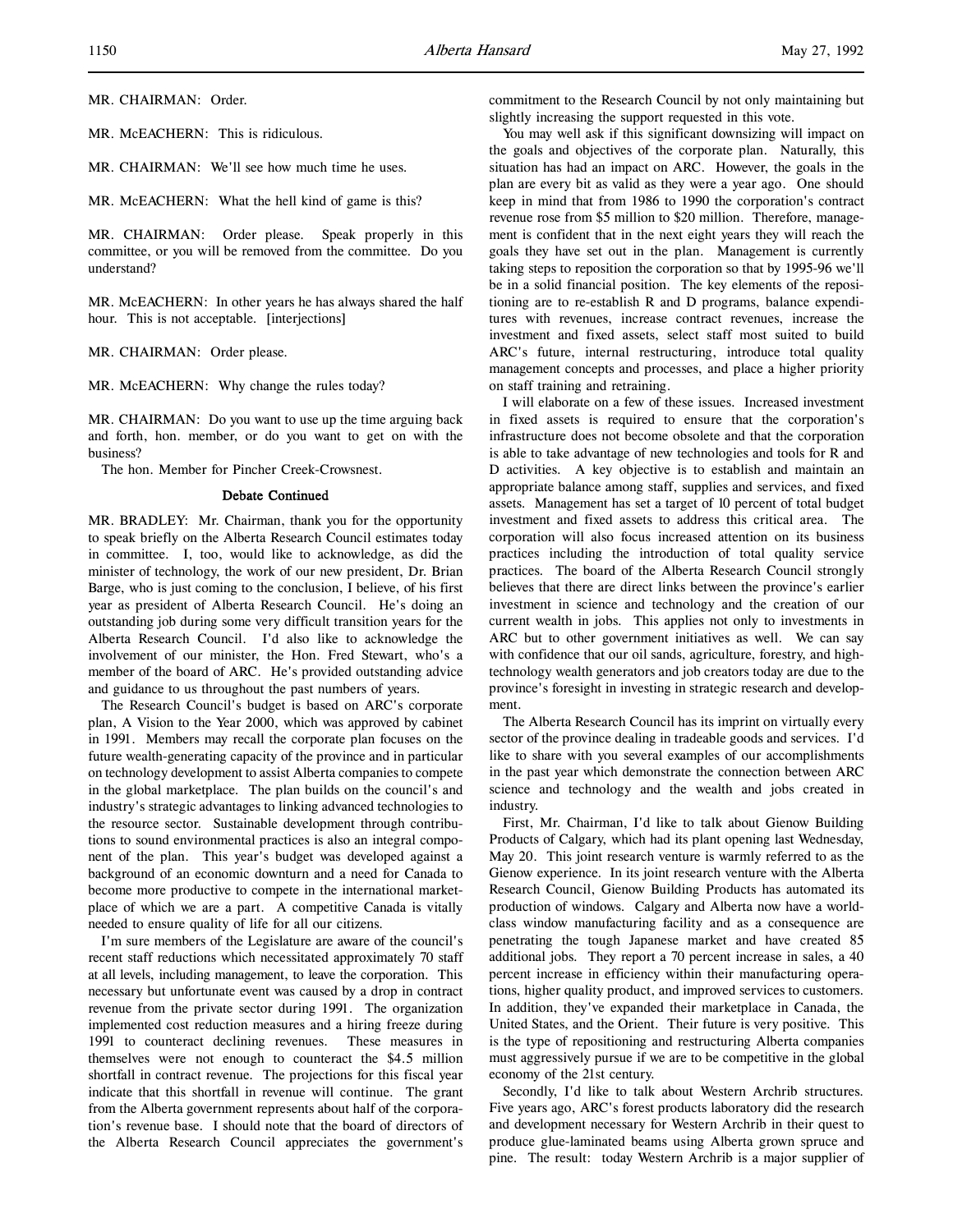glue-laminated beams in Canada. The research ARC did has resulted in a 15 percent reduction in their material costs, a 5 percent reduction in labour costs, and most importantly, \$2 million previously spent on importing Douglas fir is now spent in the province, not to mention the number of jobs created at Western Archrib. Western Archrib realizes a significant annual return based on a single investment of approximately the same magnitude.

### 4:20

Greyhound bus lines of Canada, headquartered in Calgary, has some 400 buses across Canada. It has to keep track of its schedules, has to schedule maintenance and make decisions on purchasing new buses versus retrofitting old ones. That represents a major factor in that company's ability to remain competitive. A planning system developed by ARC now gives Greyhound the ability to plan immediate efficiencies. Greyhound officials suggest that this new system will save them at least \$350,000 every year, the cost of one new bus, in return for their \$80,000 investment: a \$4 return for each dollar invested every year from now on.

Now I'd like to talk about Alberta Ag-Industries. With the help of the Alberta Research Council and the National Research Council, this Westlock-based company has developed automated technology for folding large plastic silage bags. This improvement has allowed the company to develop markets in Europe, Asia, Africa, and South America, increasing revenues from \$1 million to \$10 million in just a few years, increasing their employees from 21 to 40 in just one year. Total investment was \$100,000; an annual revenue of \$10 million represents a 100 to 1 ratio of return on research investment. This company was named Alberta export firm of the year in 1991.

Smoky River Coal Limited, a major employer in the town of Grande Cache, has saved more than \$5 million in land reclamation costs as a result of a new reclamation technology developed in a joint research program with the Alberta Research Council.

Nova Husky will save an estimated \$3 million per year by using new technology developed jointly by Nova Husky Research and ARC that will extend the life of the hydrocracking catalysts in the biprovincial upgrader.

ARC has also developed a soil cleanup technology to clean hydrocarbon contaminated soils which is ready to be commercialized.

Most Alberta telecommunications and electronic manufacturing companies use the Electronics Test Centre to readily get their products certified for national and international markets.

The biotechnology pilot plant is the world's largest fermentation scaleup facility in public ownership. It has clients from Prince Edward Island to Palo Alto, California. ARC has helped companies to develop and manufacture products from an Edmonton base that are sold in international markets.

Mr. Chairman, the provincial economy will be enhanced by an estimated \$20 million per year through decreased payment maintenance costs and an increased profitability of trucking companies as a result of regulatory changes affecting truck weight limits. These changes were based on pavement research conducted by the Alberta Research Council as part of a national program.

The past record and results of research investment, together with these types of examples and many other projects of the Research Council, lead the board of ARC to the conclusion that a decrease in research investment at ARC and elsewhere would be counterproductive to wealth generation in the province. The board of the Alberta Research Council is of the opinion that investment in research and technology development in general and at ARC in particular should be seen as an imperative to ensuring continued

generation of wealth and therefore the economic and social wellbeing of the province in the future.

# Point of Order Reading a Speech

MR. McINNIS: A point of order, Mr. Chairman.

MR. CHAIRMAN: The hon. Member for Edmonton-Jasper Place is rising on a point of order.

MR. McINNIS: Under the provisions of our Standing Orders it's my understanding that the orders of the Assembly apply in committee to the extent possible, and the Standing Orders make it very plain that a member shall not read a speech into the record.

Now, it's one thing for these guys to rag the puck all afternoon so that the opposition doesn't get to speak on this important matter, but it's quite another to sit and listen to him read somebody else's words into the record. He hasn't lifted his eyes off the page since he started. What's going on around here? When do we get a chance to speak?

MR. CHAIRMAN: The hon. Member for Pincher Creek-Crowsnest, the Chair believes, was merely referring to his notes.

MR. McINNIS: Who wrote that? Are you the penalty killer this afternoon? Beat the clock? Is that it?

MR. BRADLEY: For the information of the Member for Edmonton-Jasper Place, Mr. Chairman, I'm referring to notes which I had prepared. If he objects to the fact that my eyesight is poor and I have to hold my notes up so I can look at them, that's his problem.

#### Debate Continued

MR. BRADLEY: To continue, Mr. Chairman, I should point out that the highly successfully joint research venture program is one that provides benefits in the shorter term as well as the longer term in that it helps companies to develop products and get them to market sooner rather than later. It also encourages muchneeded industrial investment in research. Each ARC dollar invested in joint research ventures results in an industrial dollar invested. This is a major program assisting diversification in Alberta. Our joint research venture program has proven to be one of the most effective ways in which we can make our pool of scientific and technological knowledge available to industry.

Health care is often considered a consumer of wealth; indeed it is. To assist the province in the management of expenditures in the health care area and to help capitalize on the previous investments in health-related research, the ARC is proposing a modest activity consistent with the government's response to the Premier's Commission on Future Health Care for Albertans. This investment will be directed in two ways to apply to new technologies in an effort to develop efficiencies in the delivery of health care services. An example is the use of information technologies to more efficiently manage health services, including delivery to rural communities. In addition, the Alberta Research Council recognizes the significant future potential in the medical devices industry, especially if the province can build upon investments in health-related research as represented, for example, by the Alberta Heritage Foundation for Medical Research. We plan to expand activity in this area to help the future wealth generation process and help better treatment of the aging and sick of the province and beyond.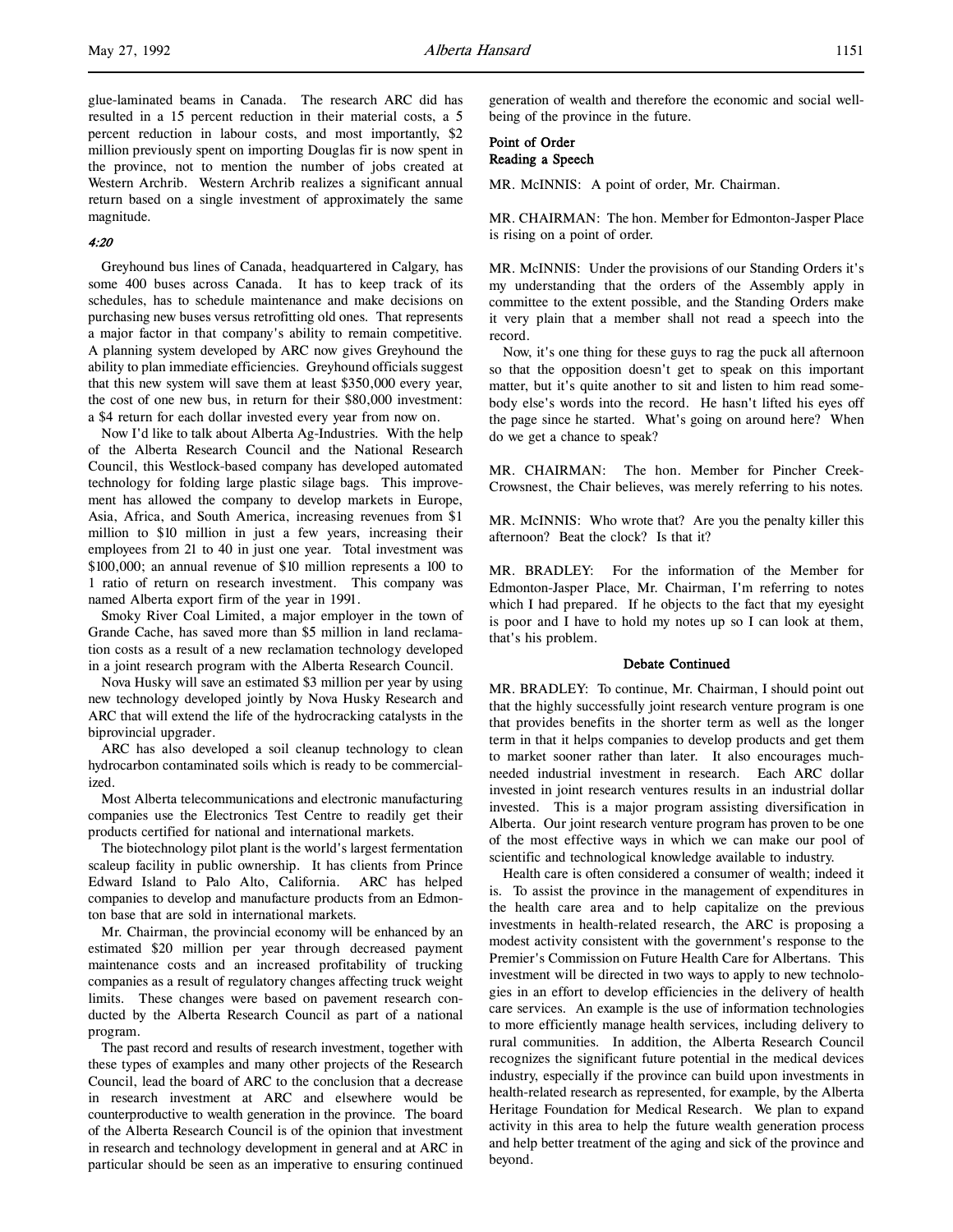Mr. Chairman, members will recall that in 1991 the Alberta Research Council took over the research activities of the former Chembiomed company. ARC was given a mandate to find an appropriate private-sector partner to support the research activities of this group. In April the Alberta Research Council announced that it had been successful in its search for this strategic partner, which resulted in a \$10 million R and D contract with Glycomed Incorporated, a California-based company. This alliance will accelerate the development of this carbohydrate research program which is aimed at discovering and developing inhibitors of inflammatory and immune diseases such as arthritis and cancer. This is, of course, a health care related achievement and should be linked to the other two examples. The Glycomed contract will not only continue the world-class research of Ray Lemieux, but it also has the potential to provide a significant return on the province's original investment.

In closing, Mr. Chairman, I'd like to state that the Research Council, as a key player in Alberta's technological future, appreciates the support of the province through this proposed grant of \$27.9 million. I would ask that all members support vote 3.

MR. CHAIRMAN: The Member for Edmonton-Kingsway.

MR. McEACHERN: Thank you. Finally, Mr. Chairman. I'm going to start out the way I did on Friday: the minister should resign. This is such a major boondoggle that it is totally unacceptable that somebody doesn't pay the price. The buck is supposed to stop with the minister; he should resign.

Mr. Chairman, knowing he's already said that he isn't going to – he's going to hang around and wait for a year and a half while the Auditor General does a half study to find out what we already know before he decides whether he should or shouldn't resign – I'm going to start by reading into the record a letter that I mentioned in the earlier part of today. Today I wrote a letter to Mr. Stewart. [interjections] It's only two small paragraphs. Don't get excited.

Dear Mr. Stewart:

I am writing in the interest of resolving outstanding questions relating to the loss of \$566 million Alberta taxpayers suffered as a result of the government's repurchase of NovAtel from Telus in January, 1991 and the subsequent sale of NovAtel announced on March 21, 1992.

Toward this [end], I request that, in order to assure thorough discussion of this matter, you table in the Legislative Assembly at the time of the estimates debate for the department of Technology, Research and Telecommunications this afternoon, all relevant documents pertaining to the management and sale of NovAtel Communications Ltd., including pertinent management agreements, financial records and any management letters from the Auditor General of Alberta to NovAtel.

Thank you in advance for your anticipated cooperation in this matter.

Well, of course, Mr. Chairman, we have not seen any such documents.

# 4:30

Mr. Chairman, the minister says that there's no reason why he should resign, but as I go through my talk this afternoon, I will point out a number of them.

I do want to spend just a moment on the estimates. It's really interesting. I've talked to several Conservatives in the last few days who have been complaining that the opposition doesn't ask a lot of questions in estimates. Now, it's because we never get answers if we do, and who is going to spend time asking questions about a few million dollars? This budget is something in the

neighbourhood of \$65 million. You're not going to spend a lot of time on that when the government has invested, through loans, loan guarantees, and investments of one kind or another, \$2.3 billion in the private sector of this economy and has lost a major portion of that money. Government economic policy and losses such as the NovAtel issue are much, much more important than a few questions about the estimates themselves.

### [Mr. Jonson in the Chair]

However, I do have just a few points about the estimates, and I want to take a quick look at them. I notice, for example, on page 299 of the estimates book that this is about the only department that doesn't start off by saying that vote 1 is for departmental services. Departmental Support Services is the usual title. For some reason, this minister doesn't bother. He calls it Development and Commercialization of Advanced Technologies. I guess trying to link the fact that he gets a ministerial salary – it has something to do with helping people out in the private sector make a go of it. I guess if NovAtel's a good example, he should resign.

There are a number of other points, actually. While the comparable estimate for last year was \$65.8 million, in fact the forecast is \$92.9 million, so it would be interesting if the minister would stop to explain why some of that change.

I would like to just take a moment and take the opportunity to also congratulate the people in Access. Yes, they do an excellent job. It's a program of which we are very supportive.

I also wonder, though. The minister is not too forthcoming with information in many areas, particularly to do with NovAtel, and I'll get to that later. But I notice also that when you look at vote 2, which he was referring to earlier, there is nothing there that really tells you what the money is for. I mean, he did mention the Microelectronic Centre, and I guess you can figure that one out from 2.1.2 when you look in what's called the supplementary information, element details, but the other ones are just general categories. Things like Advanced Materials/Processes: it doesn't say who got the \$600,000. He's very careful not to give out any more information than he can possibly help.

Vote 2.1.7, Advanced Technology and Engineering Support, \$1.2 million. It doesn't say who gets that. At least in one part of the Economic Development and Trade estimates there were at least some companies mentioned when it was specific companies. The minister could have done at least a little bit of that or given it to us in some other form, a supplementary form if he wanted. No, he likes to keep the opposition and the people of Alberta as much in the dark as possible.

Right now, of course, the major item on the loans and loan guarantees that I've mentioned is the NovAtel/Telus fiasco. I want to start by saying that we on this side of the House said quite some time ago that the department should be disbanded and that the minister – at that stage we weren't saying he should be fired, but now, of course, we are. So I've got a motion, prepared the other day, to reduce the minister's salary to a dollar and to cut the amount of money needed, which would go along with disbanding that department over the next few months.

The Telus fiasco, which is what I will spend most of my time on, of course has many aspects to it. The minister mentioned the management problems within the organization. He was suggesting that when the Auditor General reports, not only the minister might have to resign, if the finger is pointed at him, but also some of the management. If he was on top of his department, he would know which managers should be fired and get on with it and do it. Then if he was prepared to take the ministerial responsibility which is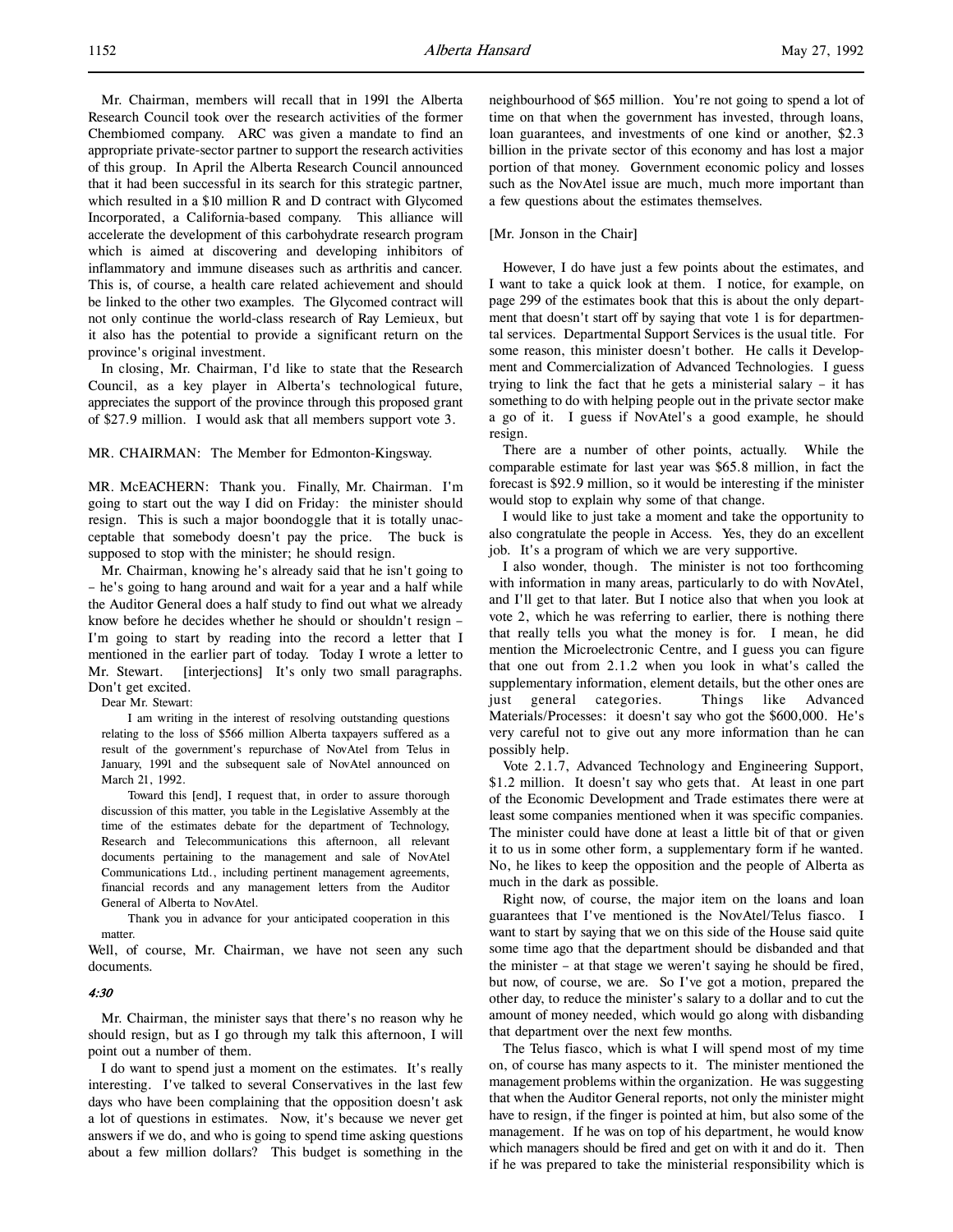his, he would also resign. He wouldn't have to wait for the Auditor General's report.

The Premier's letter to the Auditor General is the cheapest and silliest little attempt to push this thing aside and make us wait for months on end to get the final word. They'll put off question after question, saying, "Oh, the Auditor General is going to find that for us." The Auditor General isn't going to find anything that you and your department people don't already know, and you could put together some papers over the next week or two that would totally outline everything that the Auditor General is going to find out. If you want to get anything beyond that, you'll have to go to a public inquiry. The minister stands there and glibly says, "Oh, everybody would co-operate with the Auditor General." Well, tell that to Telus and make darn sure they do, although you're a little late on that one, probably.

There is a point I want to make about Telus. The minister, in our view on this side of the House, made a double mistake. Part of his mistake is the mess within NovAtel itself. Okay. Somebody got carried away; some people that were in charge didn't do the job. We accept that part. But the sale of AGT was also a mistake. This government had the gall to make the decision in 1988 that they were going to sell AGT yet still ran an election in 1989 claiming all over Alberta that they had not made the decision yet, that that was not decided, that it would not be done, that there were no plans to sell AGT. I remember it distinctly. Oh, yes. Don't look at me as if I'm not telling what was going on here. I got it right from Mr. Ackroyd. The resigning chairman of the Public Utilities Board stood up at a little banquet and let it slip that the decision to sell AGT had been made in 1988, but you know how governments work. It takes them a couple of years to get around to doing those sorts of things. Yet you guys went through an election denying that you were going to sell AGT, so again there's another reason why the minister should resign. He must have known that decision, and certainly his Premier did, yet they went around and told the people of Alberta something that was not true.

Now, the sale of AGT was quite interesting. The government was able to come up with quite a bit of money, or so they thought, and said, "Look how much money we made out of the sale of AGT." Well, Mr. Chairman, this is a \$3 billion corporation we're talking about here, and the 1 and a half billion dollars that the heritage trust fund had invested in AGT was not the sum total of the government's commitment to AGT. AGT was a Crown corporation, and AGT borrowed money from sources other than the heritage trust fund as well. What we did was we sold the heritage trust fund shares and then said, "Now the company is privatized." The fact of the matter is that AGT had borrowed \$1.2 billion elsewhere. According to the 1990-91 public accounts, the latest ones we have, the Alberta government still has a guarantee on \$1.2 billion of AGT long-term debt financing. Now, the minister in the House the other day tried to disclaim any problem with that. He said, "Oh, the debts have been paid off." The debts that were paid off were the heritage trust fund investments in AGT. I agree that that's been paid, but there's longterm debt financing from other sources, including American bond debentures payable in United States funds maturing 1991 to 1996, bearing interest at some 6 percent to 10 percent or something – it's hard to read the other number – and debentures payable in Canadian funds maturing 1991 to 2003. The total on those figures is \$1.2 billion as of March 31, 1991. Now, the minister didn't seem to be aware of that.

What I can't understand is why the Alberta government would cut itself loose from AGT, sell it at a fire-sale price so shareholders can make a profit and, in order to guarantee the integrity of the share offering, put the Alberta people in the situation they did, where we ended up with a \$900 million potential liability, of which we've already lost \$566 million. There's still over \$200 million at risk in that deal.

There are some other aspects of the deal that I intend to get to in a minute. We did not have Telus or AGT, whichever way you want to call it, cancel the loan guarantee on this \$1.2 billion. Now, that might be down. I was looking at the latest annual statement from Telus, and the figure is at least \$900 million and some yet, if not \$1.4 billion, depending on which numbers are counted into the Alberta government guarantee. You can't tell from here. There are two other categories besides the long-term debt one, which is the one I assume is the part that we're still guaranteeing. I mean, so here we've got a private corporation that has still got a hold on the taxpayers of this province, and this minister didn't even seem to know it. There is another reason the minister should resign.

# 4:40

Now, the minister made a deal with Telexel for something like \$3 million. That's all we're going to get immediately. We may get another \$20 million over the next five years. It's not clear whether we get \$4 million at the end of each year over the next five years or whether we get it all in one lump sum at the end of five years. Telexel is going to lease the buildings and the facilities. Why is that? Does that mean that we may be left holding the bag? Telexel has put in \$3 million. In a few months or a few years they could walk away and say that that's limited investment and leave the taxpayers still holding this facility, along with the \$216 million we've got in loans and loan guarantees that's still hanging over our heads. It's not clear that the minister has really come clean on all the terms, the reasons why, and exactly what's going on around here.

I mean, we thought we had sold NovAtel along with AGT earlier – not that we were ever in favour of that, but the government said that's what they were doing – and then all of a sudden they're turning around and taking NovAtel back again, and look at the mess that's cost us. Although it would be on a smaller scale, we can't help wondering about this Telexel deal. Why can't we get more information about it? Why do we only get just a vague statement that Telexel hopes to be able to retain the jobs? That's as near as we get to any kind of commitment. Why aren't there some performance guarantees? Why does the minister count the \$5.8 million or something that he's going to get in some tax rebates or something as part of what he got out of this deal?

Again, the Northern Telecom deal. It was rather interesting when I asked the minister in the House the other day about this retaining a thousand jobs. He suddenly came clean because he saw that he couldn't continue to fool anybody. Of course, in the original documentation he made, it looked like we were going to save about a thousand NovAtel jobs. There's nothing in there which says that that wasn't the case. It was sort of the obvious conclusion reading it.

In fact, I read the other releases from the companies as well and looked very, very carefully to try to figure out exactly what was going on there, and it was not possible to tell. There is a statement in one of the Telecom releases basically saying something about the company having 400 workers and that the intention was to build that to 600 over the next couple of years. It was impossible to tell whether that referred to Telus, which they were taking over and which just happens to have 400 employees in the part they took over in Calgary, or whether they were talking about NovAtel. The minister should have been very clear and very specific on that. That's another reason he should resign, because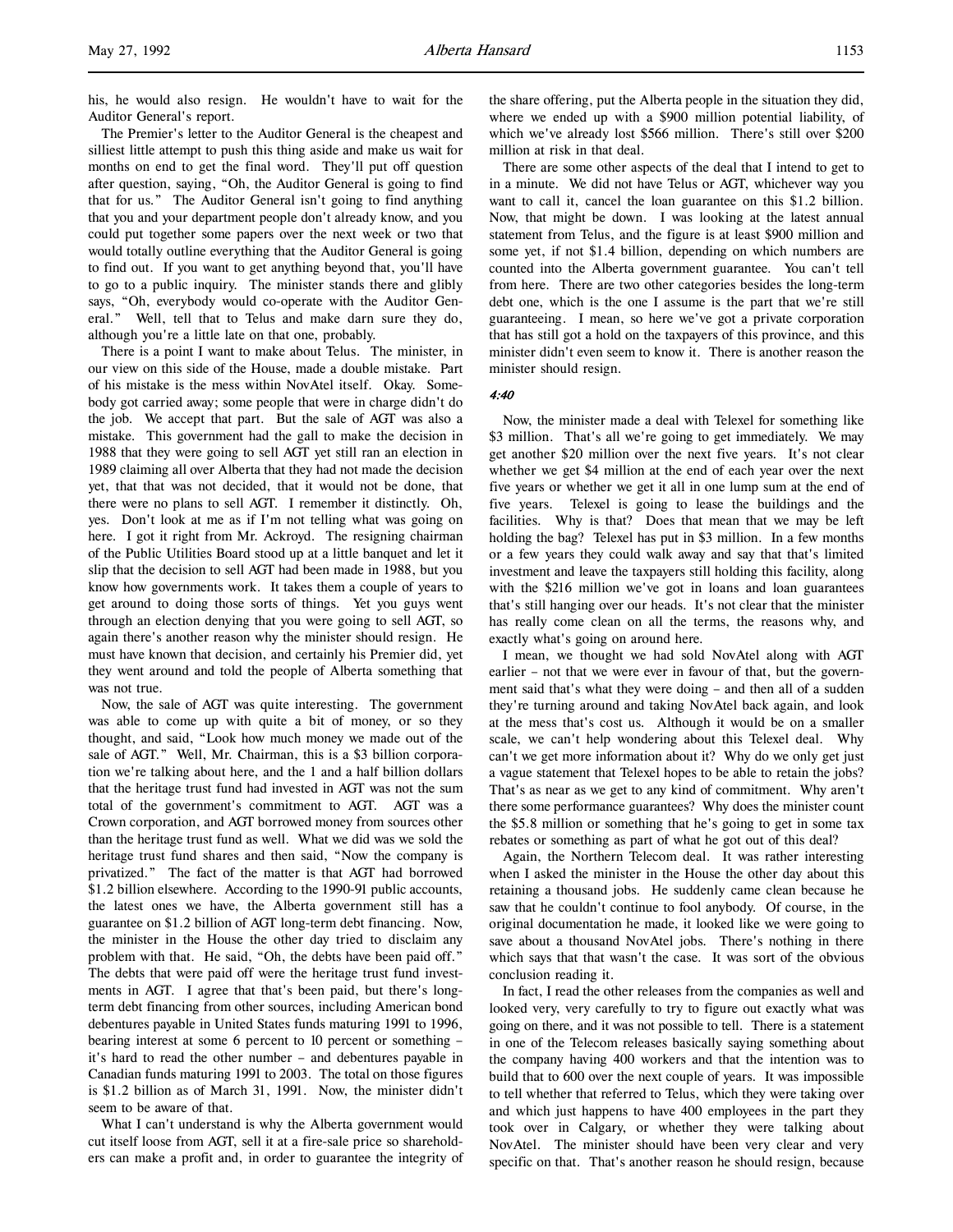he's been misinforming the people of Alberta about what's actually going on. The fact of the matter is that Northern Telecom is only going to hire 140 NovAtel workers initially. They may hire another 180.

Why also would the minister brag about this \$12 million that we got for this wireless R and D centre? I mean, I'm glad that it's there, and I'm glad Northern Telecom is doing that; that's fine. But how can he possibly claim that that's part of the NovAtel deal?

Now, what both of those things that I just talked about, the jobs and this, imply is that Northern Telecom was in some way pushing on the minister and saying: we're going to shut down these things; we're going to shut down these jobs and move out if you don't give us this sweetheart deal and let us buy NovAtel at a low price and at very little value. That seems to be what was implied by the minister's answer to my question the other day.

Now, I'm sure the people at Northern Telecom don't appreciate that, and I think the minister better just clarify exactly what did go on and what he did and what he didn't do. Maybe that should be the subject of a public inquiry. Maybe that's why we need a public inquiry rather than having the Auditor General do the checking. The Auditor General doesn't want to get into that kind of thing, but a public inquiry would, and it would decide whether or not the minister should be fired or not. If he doesn't have the courtesy to resign after this kind of a fiasco, he certainly should be fired.

Now, Mr. Chairman, this fiasco is one of the amazing ones, but it's only one in a long string. Our researchers had put together a document earlier about the number of losses this government has incurred in its ad hoc funding programs. I remember the Minister of Economic Development and Trade crying the blues about the fact that we'd put the credit unions on the list. So our researchers said, "Well, okay; poor Peter," and I said: "Yeah, it probably shouldn't be there. We should make a separate list and add some of the other financial institutions that we've had to bail out on that list."

That's what our researchers did, and the Leader of the Official Opposition today released this document down in Calgary. It lists 31 companies, from NovAtel right down to the Stampeder football club, which have got money from the government. I see that John was very scrupulous – John Kolkman, our researcher, a very excellent researcher – in choosing to put down only those that came out of the ad hoc funding. Yet we know that once a lot of these companies got ad hoc funding, they also got program funding. A number of them – Myrias and GSR, which the minister would remember all too well – didn't get their funding only from ad hoc handouts by the minister. Once they got that, they also were sent off to get some from export loan guarantee programs and Alberta Opportunity Company or Vencap or other government programs.

In this list of 31 companies the total losses come out to \$1.1 billion. Now, if I remember right – well, I said a minute ago that the Minister of Economic Development and Trade was particularly insensed that we should include the credit unions, so we moved that out and made another list. We talked about losses due to regulatory failures. We have four examples: the Rocky Mountain Life Insurance Company; credit union assistance, which is \$563 million at this stage; 354713 Alberta Ltd., Softco; and the Principal Group. The total there is \$770 million. The two together add up to \$1.87 billion, so that is why we talked about how Toward 2000 Together really should be called Toward \$2 Billion Debt Together, and the poor taxpayers are the ones paying the bill. Mr. Chairman, the minister should resign because he's been a major part of that ad hoc failure on the part of the government to take proper care of the Alberta taxpayers' dollars.

The whole sale of AGT and the minister saying there would be no effect on the people of Alberta, the residential rates of rural Albertans, and the number of times he promised that during the Bill debate in 1990 is another reason why the minister should resign. Even while he was saying those things while he was fully in charge himself, he was raising the rates for small businesses and residential users in Alberta, in fact anticipating the direction that the Unitel application is going to take to the CRTC and the federal government, where they are going to lower long-distance rates and increase residential rates. Just to put the finishing touch on that, Telus just yesterday was turned down by the CRTC on a rate increase application for residential rates. It could be that the CRTC temporarily is going to protect local residential users, but I think the minister would have to be a little uneasy that the Alberta government now can no longer protect Albertans in any way, shape, or form.

You know, they lost the regulatory fight with Ottawa by the Supreme Court decision in August of 1989. That effectively made it difficult for – well, the Public Utilities Board could no longer regulate AGT. The minister's response at first was to get angry and say that he was going to join the two telephone companies and governments of Saskatchewan and Manitoba and fight that change. Then all of a sudden in the spring he just said: "Oh, forget it, the fact that they've tied one of our hands behind our back and we won't be able to protect Albertans. We'll voluntarily sell the company and tie the other hand behind our back and give up any possible chance that the Alberta government can protect the people of Alberta." That's what they did with the privatization, and we have seen the consequences and are seeing the consequences every day.

### 4:50

The minister promised to be very forthcoming and make sure that the information we needed was always out there and available, and he was going to give everything to the Auditor General and make sure that he's always open and honest. I'd like to ask him: where was the 1989 annual statement? The government of Alberta became the sole owner of NovAtel on January 18, 1989. Nova Corporation must have seen the writing on the wall and got out, and I can't really blame them, given subsequent events. They said they needed their money for other things, and everybody believed it, gave them the \$60 million and basically let them off the hook, and then the taxpayers were totally on the hook. Because the sale of AGT did not take place until September of 1990, the Auditor General should have reported the 1989 annual statement for NovAtel. He never did. All we've ever seen between 1983 and 1990 was one line in the AGT annual statement indicating how much AGT had put into NovAtel. Now, during those years AGT acted like a buffer between this high-tech, highrisk company and seemed to be in a position to handle the kind of dollars that they were putting into it, until the government decided to get more directly involved, I guess, or something. I don't know.

Certainly when that sale in '89 took place, all of a sudden NovAtel is becoming the saviour of the world. It's rather ironic that the editor of *Alberta Report*, Ted Byfield, was bragging in his paper one day that the best high-tech company with the best prospects in Alberta was not a private enterprise company but NovAtel, a subsidiary at that stage of AGT, a Crown corporation. Within a very short time this government messed it up. Now, the management problems that caused the major trouble are something that the minister would know more about than I do. I think he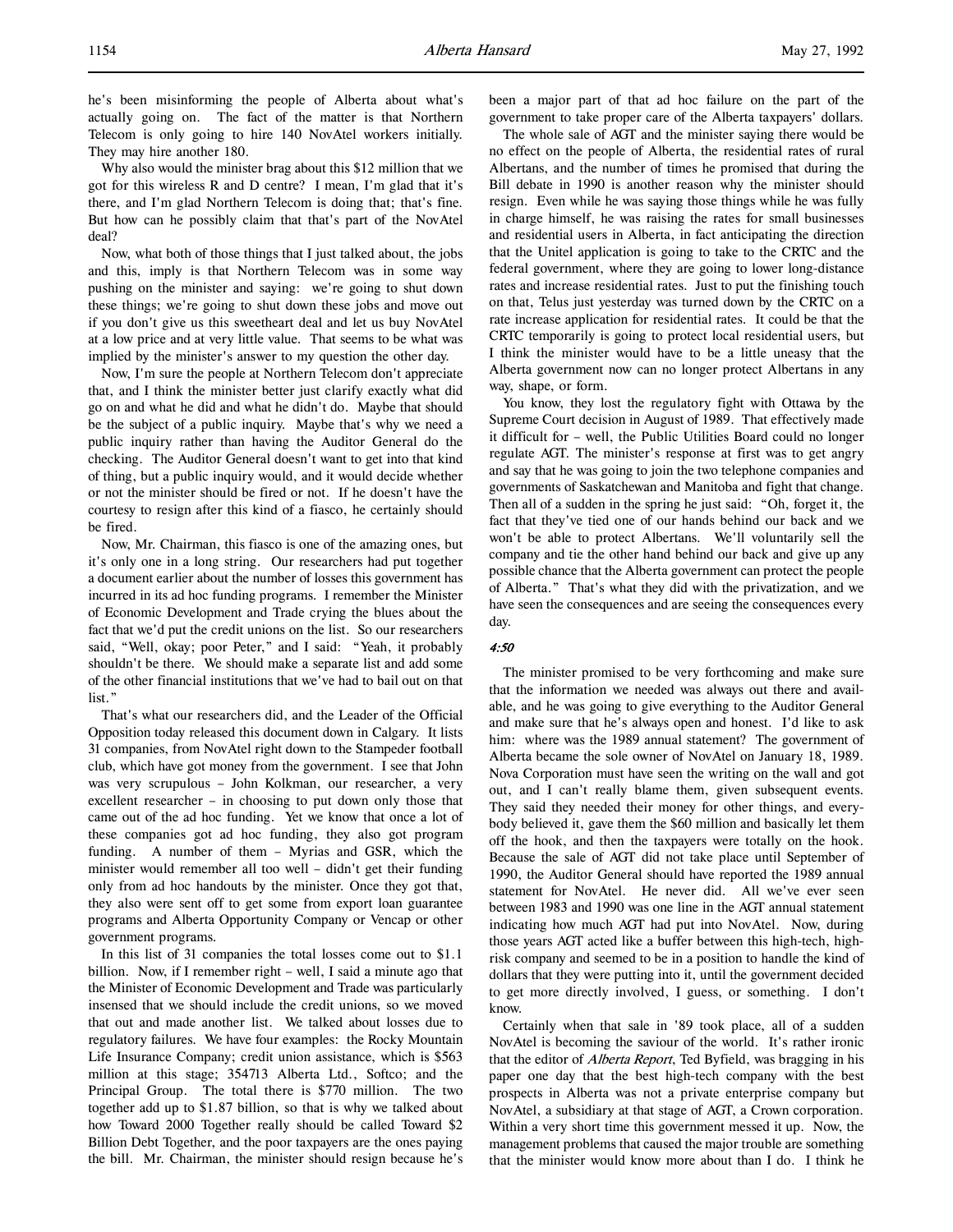should know enough about it to decide who the culprits are and fire them and then resign himself, but he doesn't want to do that.

In any case, we know that was a major problem, but the government itself also messed up by privatizing AGT in the first place. So now the shareholders have this nice company that's making good profits because we sold the shares at a fire-sale price; in fact, at half price on the initial offering. We sold workers three shares for the price of two, we made a lot of work for stockbrokers and underwriters, and it cost us a small fortune to pay them off. Nonetheless, we had to ensure and preserve the integrity for the shareholders so that they could get a good profit, and yes, they're getting good profits. The annual statement says, yeah, you bet. Good payback for the people that bought shares, the 140,000 people that bought shares in AGT. They did all right, but the people of Alberta got hosed.

In fact, while they were proposing to sell it, this government was using taxpayers' dollars to make, I'll grant, a better service out there to all Albertans: the individual line service. But the taxpayers paid for that, not the company, not the shareholders. And what did we get left with? We got left with NovAtel and \$900 million in obligations, we got left with a \$1.2 billion loan guarantee against the long-term debt of that private company which we have no control over whatsoever anymore, and we got left with a situation where we're going to be paying higher and higher rates for our residential and rural services. Mr. Chairman, those are all good reasons why this member should resign.

The government has decided that it should conduct a bit of a public process to ask for input about its economic policy, so it has embarked upon the Toward 2000 Together process, and I commend them for that. It was a good idea. The fact that it was prompted mainly by the degree to which we gave them a bad time about their ad hoc funding last spring is to my mind a feather in our cap. It shows that we were doing our job; we were pointing out where the government is failing in its economic policies.

The government decided, well, gee, maybe we'd better back off here and go and consult Albertans. So they have set up a process that, quite frankly, has engendered some pretty good discussion on the part of many people. The people of Alberta, given half a chance, are quite willing to come forward and tell the government what they think. I remember that when this project was first proposed, I said, boy, I'm all for it. What I said was that I thought the questionnaire was pretty mushy, and I thought the closed hearings idea was rather poor, that it's not very good public process. In fact, there was such an outcry about that that they ended up holding some public meetings as well as the closed hearings. We've ended up with this process going on and a number of people putting forward their ideas, and the one thing that all groups are agreed on is that the government should get out of the ad hoc funding of companies. Yet we still find that the government can't quite bring itself – and one of my early criticisms was that the government couldn't bring itself to put an assessment of the Alberta Opportunity Company on the agenda or an assessment of Vencap or of the export loan guarantee program or couldn't put some information out to tell us what happened with the Alberta stock savings plan to see if we should revive that or not. We had a three-year disaster with it, I guess, because the Treasurer has refused to give us any information about it whatsoever. Now we're coming to the culmination of this process, and what I find rather disturbing is that the government, at the same time that it's supposedly consulting Albertans, leaked from the Department of Economic Development and Trade a draft strategy in February on Going Global: Alberta's Manufacturing Strategy for the 1990s. Now, for heaven's sake, we know we need one, and this paper has some pretty good ideas in it and a variety of ideas.

It has one particular one that I want to just spend a few minutes on, and that is this risk-sharing fund idea for

fixed asset financing; new product development, design, testing and marketing, and other business activities of threshold companies.

Now, there is something that worries me a little bit in here, and that is that they talk about these threshold companies as if somehow government bureaucrats can look over companies and pick out A, B, C, F, and G as being the ones that are going to make it in that global market out there and therefore should be eligible for extra government financing. The very first sentence of the description under this headline goes on to say,

This is intended to be a major new initiative, replacing the present ad hoc system of financial support for Alberta companies.

[Mr. McEachern's speaking time expired]

MR. DEPUTY CHAIRMAN: The Member for Calgary-North West.

MR. BRUSEKER: Thank you, Mr. Chairman. The Department of Technology, Research and Telecommunications probably deserves some kind of award for having the most consistent number of failures of any department in this government, and I want to talk about that today in going through the departmental estimates for Technology, Research and Telecommunications.

Mr. Chairman, when we look at the program expenditures in this department, we see a 16 percent cut in funding. This is in vote 2 in particular. We see that the programs, which I guess are really the heart of the departmental activity in a lot of ways, have been reduced. Overall, the whole department shows a smaller decline, a 1.1 percent decline, but that includes a commitment to Access, which the minister did talk about. He said it's doing a good job, and quite frankly I agree with him. That's probably about the last point of agreement we're going to have, so I thought I'd mention it first, even though it's one of the last votes, and say that that's one thing that's going on well in the department.

When I look at virtually every other area in this department, however, we see cuts, and I have mixed feelings about seeing cuts to Technology, Research and Telecommunications. On one hand, I do believe that's our future, Mr. Chairman, yet on the other hand, given the record in Myrias, in Chembiomed, in GSR, and now in NovAtel, maybe reducing our exposure in these areas is exactly what we should be doing. The first question I have for the minister is this: I'm sure that the minister saw the writing on the wall with NovAtel, or do the cuts in this department reflect the loss that was going to happen there? Is there any correlation between those two events?

# 5:00

Mr. Chairman, I know that the minister, being a member representing a Calgary constituency, is probably in contact through his department with the CRDA, the Calgary Research and Development Authority. There's an interesting paper that has been produced by the president of that, Mr. Bill Croft. He highlights two particular concerns with respect to diversification in high-tech sectors. One is a shortage of knowledgeable entrepreneurs, people who have on one hand technical ability, and on the other hand people who have business smarts, business ability. There was a company in the city of Edmonton not too many years ago called Applied Polymer Research. I'm sure the minister remembers that on one hand they had the technical research, but they didn't have the ability to really put the business together. I'm wondering what the minister is doing to address those concerns that have been put forward by people in, I would say, a very knowledgeable position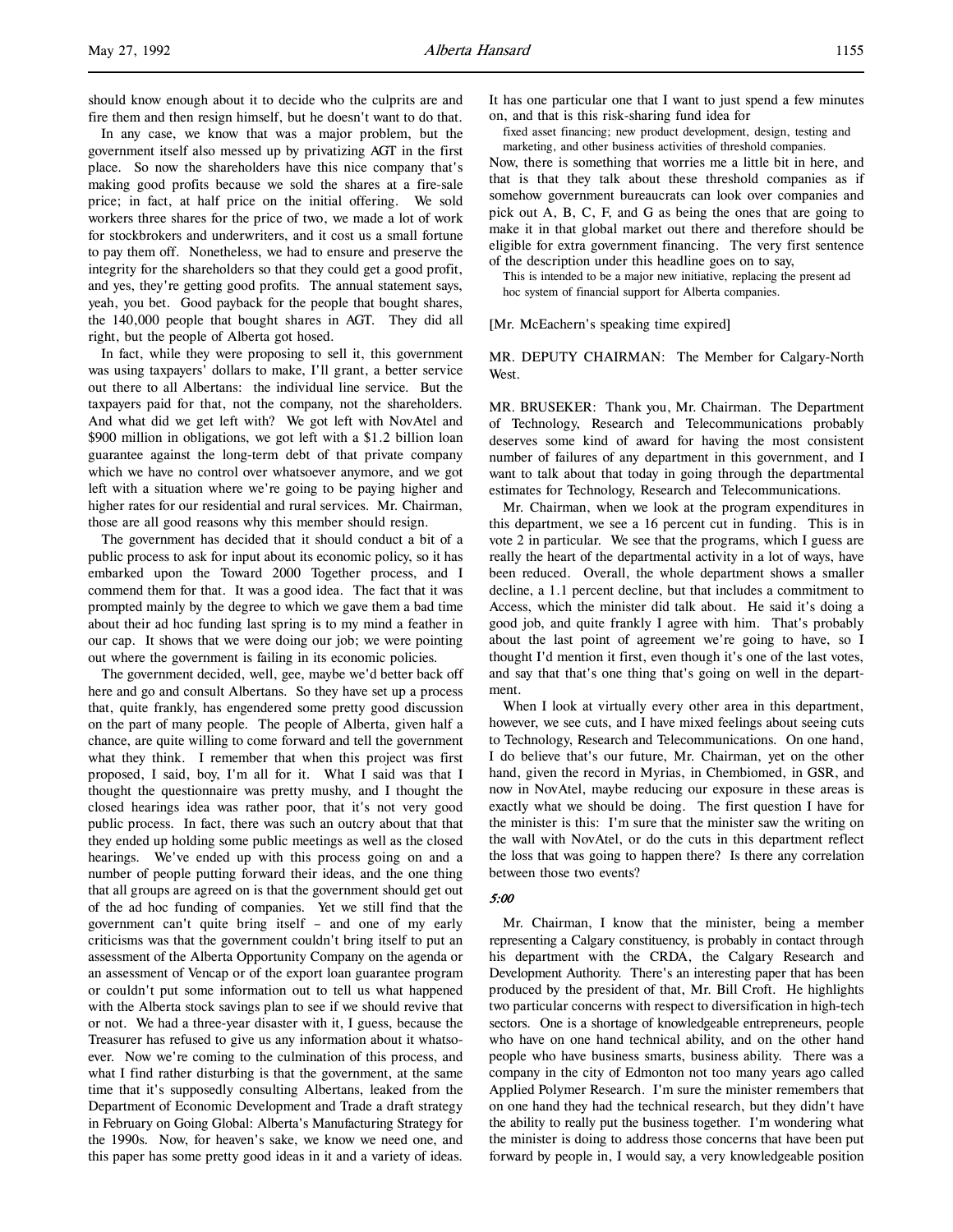to resolve the lack of harmonization between the business sector and the technical sector, because that's what we really need.

The second issue that I've referred to, that was pointed out in this particular paper by Mr. Croft, is he talks about a local engine. We've heard pump priming before; we've heard kickstarting the economy. I really don't think it matters what terms you use, Mr. Chairman. The concern that has been highlighted is that government, because of the expenditures that occur in government, can be a driver of the economy just in purchasing supplies and knowledge, technical expertise. I'm wondering what the minister's department is doing in that particular area to ensure that they are acting as a procurer of knowledge to help develop the technical side of our economy.

Mr. Chairman, I have to say right off the bat, looking at vote 1, I cannot agree with 1.0.1 and 1.0.2. We're seeing a decline in total budget. We're seeing a decline in program expenditures. We're certainly seeing a decline in quality with what's happening in the NovAtel fiasco. I wonder how on earth the minister can justify a 5 percent increase to his office, a 4.6 increase to the deputy minister's office, given the horrible fiasco that we've seen in NovAtel. I have to wonder why we're increasing administrative costs when the department appears to be downsizing. It just doesn't make sense.

Mr. Chairman, vote 1.0.5, Business Development and Marketing. We see an 8.4 percent increase. I'd like to know the specifics, please, of that funding increase. What is going on? Are there agreements with other countries, will there be, and what will be the economic benefits to the province of Alberta under that particular vote?

Corporate and Public Relations, Mr. Chairman. I have to wonder if maybe this isn't the one that the minister should be pumping a whole bunch of money into, because given the disaster of NovAtel, goodness knows public relations are certainly kicking the heck out of the minister and his department with what's been happening in that particular area. Either he should put it up or he should get rid of it, because it obviously ain't working.

Vote 1.0.8, the Premier's Council on Science and Technology, is showing a slight increase. I'd like to know: what are the reasons behind the increase in that particular department?

I'll move along quickly to vote 2. This is the financial assistance for R and D. As I mentioned, Mr. Chairman, this is really sort of the heart of the program development, I guess, for this particular department, and we see a number of different areas in there. I know the minister did make some comment, particularly with the Microelectronic Centre in vote 2.1.2. I'm wondering: of the \$1.8 million that is allocated there, how much of that or is it all going to the Alberta Microelectronic Centre? If it's not all going there, who else is it going to? Since we see a decrease in funding, some 23 percent decrease, I'm wondering: is there a move or is there a plan to eventually phase out funding for this altogether and have it as a self-funding, self-regulating type of activity, which of course is where we want to go long term?

The minister talked about the Telecommunications Research Centre, vote 2.1.3. Again, Mr. Chairman, we see a slight decrease in here. What I would like to know: is the private sector involved in this particular centre? The minister has said that something's going on there. I'm wondering how much of that \$1 million, ballpark, is in fact going to the telecommunications centre. Is there going to be any future expansion of the private interests in that telecommunications centre so that ultimately we can see this as a budget line item reduced down to zero, have the private sector pick it up altogether, and we reduce the obligation on behalf of the taxpayers of the province of Alberta?

Vote 2.1.6 is the Advanced Materials/Processes section. Estimates are down quite a chunk, 77 percent ballpark. They basically hacked away \$2 million here. This is the Alberta Laser Institute and Westaim in Fort Saskatchewan. The first question is: why the large decrease? What's the rationale for that? I'm wondering: what is the status of Westaim? The minister has been surprisingly quiet on Westaim. I know that when it started, he was announcing all kinds of wonderful things that would come out of this. I know it's a five-year agreement. What research has come out? Have there been new materials that have some potential economic return to the province of Alberta, and how many jobs have been created under this particular section? So research, jobs, and materials are my three questions with respect to that particular vote.

Advanced Technology and Engineering Support. Again, a healthy reduction here, better than chopped in half, Mr. Chairman. This is the Centre for Frontier Engineering Research, and I wonder if the minister could tell me what projects are being funded through C-FER. What about the centres of excellence? Is there, again, a reason for the decrease in the technology sector in this particular area, and again is this going to be ultimately selffinancing, which seems to be the trend that we've got here?

Vote 2.2.1 is Biotechnology. We see it's reduced. In previous years it was as high as \$7 million. Last year we see it was \$650,000, and now it's down to zero. Is that a reflection of Chembiomed being taken out of here and put into the Alberta Research Council? I'm wondering what projects have been funded and what benefits are there to Albertans that we can directly see in either the form of jobs or new products or patents or licences, that kind of thing. I guess my question is: if there were no benefits, is that the rationale behind cutting the funding down to zero? I'm not objecting to the cut to zero; I'd just like to know why.

Moving over to advanced materials, 2.2.6. Again, we see an increase here. I'm wondering: is this increase in advanced materials occurring in 2.2.6 an attempt to balance off the decrease that we saw earlier on for Westaim? In other words, is this increase in money going to Westaim, and is this for commercialization of new products that are occurring out there?

Emerging Technologies. We just note that it's declining. The minister didn't comment on it. I'm wondering what the rationalization is for that.

Overall, we see there's still quite a chunk of money being put forward in investments. The funding has been cut, as I mentioned, 22 percent here, from \$18 million overall down to \$14 million. According to our budget book here, we still have a number of investments. The figure that I came up with is \$147,000 worth of investments by the government under this particular vote, and I'm wondering if the minister could break down how we are spending that money.

Moving along to vote 3, Natural Sciences and Engineering Research. This, as we know, is the Alberta Research Council. As I understand it, this is supposed to be more and more financed through the private sector, yet despite that, we see an increase of 12.6 percent going to the Alberta Research Council. I'm wondering why it is that those two things seem to contradict one another. On the one hand, they state a desire to reduce government responsibility for the Alberta Research Council, and on the other hand we see an increase here. Now, the minister has talked about finally unloading or getting rid of Chembiomed and saying that we're going to put it into here, and this Glycomed relationship, marriage, whatever you want to call it, is going to be a wonderful thing for the province of Alberta if – and this is the big question – they actually produce any future products that can be sent to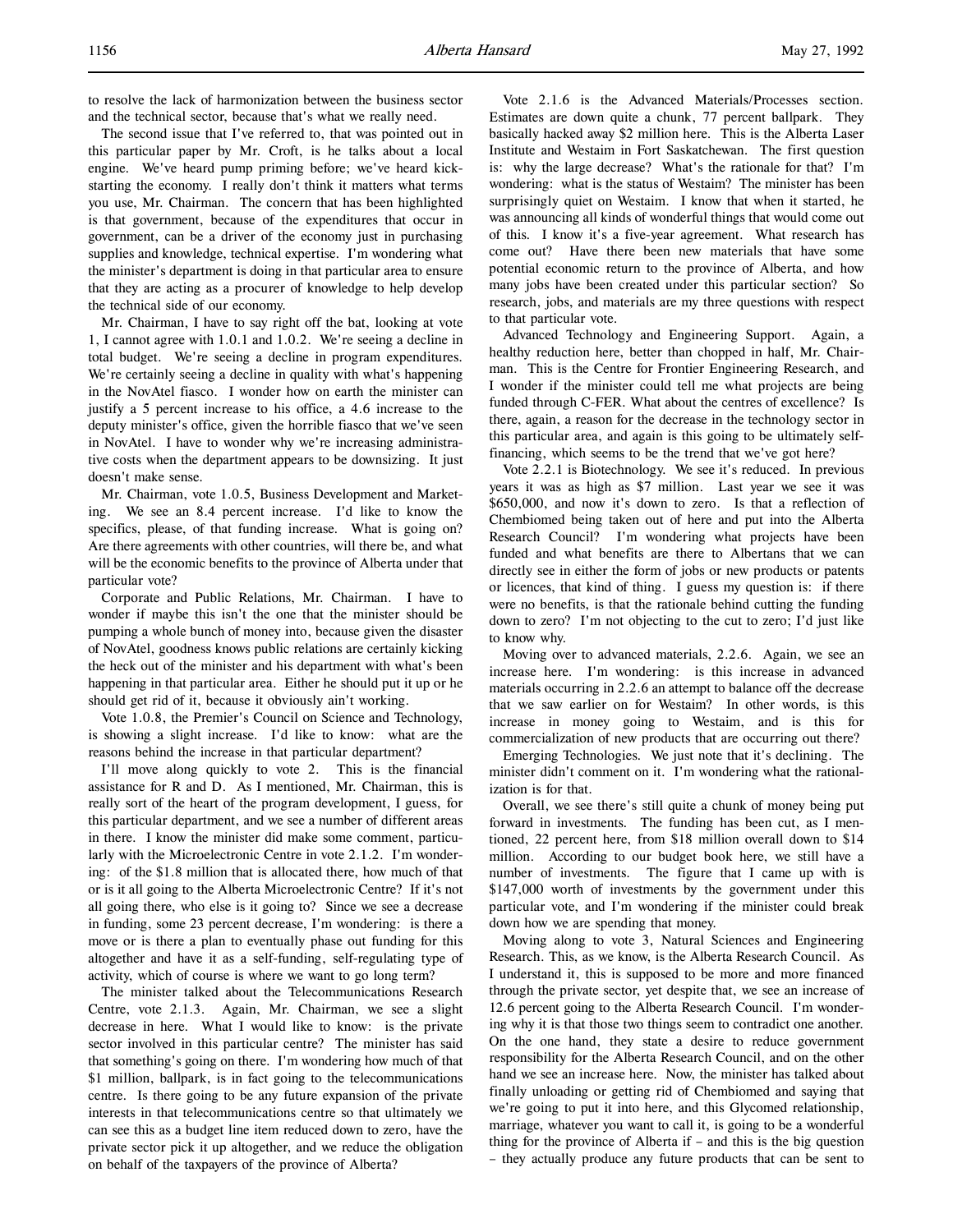market. Hopefully, that will come to pass, but we don't know that for sure. I guess my question here is that if it's supposed to on one hand become more self-financing and if Glycomed is supposed to be putting money in for salaries and funding for the Chembiomed activities that are now being picked up by the Alberta Research Council, why on earth do we have to have an increase of funding of a little bit better than \$3 million? Those two supposed goals of the department seem to be in contradiction with one another.

## 5:10

Mr. Chairman, I just want to refresh members' recollection of what dollars we put into Chembiomed that we now have in the Alberta Research Council. We had \$30 million in preferred shares. We had a 12 and a half million dollar guarantee on a lovely building that I guess is now sitting vacant in the Karl Clark research park down in the south end of town, \$7 million in operational losses for the '91-92 fiscal year, \$1.4 million just to shift it over. So we've got a fair chunk of money in there, about \$50 million, and we put in \$50 million. I wonder if the minister has any kind of a schedule or any kind of a time line when we might get some return on that \$50 million out of it again, because we put a lot of money in. The minister always likes to see the silver lining in all of these big rain clouds we've got hanging over our heads. Well, here's a \$50 million rain cloud with Chembiomed; I'd like to know what the silver lining is with this particular project.

Access is doing a fine job, Mr. Chairman. I have supported it in the past; I continue to do so. I note a slight decrease. I have a couple of questions that I'd like to ask. You know, we're looking at tough financial times. Is there any way to continue the services? Have they looked at, for example, corporate sponsorships? I'm not talking about ongoing commercials like any other commercial TV program. I'm talking commercial-free TV but corporate sponsors of programs, membership drives. I'm sure the minister knows about KSPS out of Spokane, which has membership drives and solicits, in fact, in Calgary and raises dollars there. Has that concept been considered? What about the concept of commercials? I know the idea is to produce commercial-free TV, particularly for the young children that watch it in the mornings. Maybe there are some places where commercials could be sold, fitted in to raise a few dollars to keep delivering what I honestly believe is a quality service, by the way. I guess my question really is: what's the long-term strategy for keeping this thing going? We're talking toward 2000 together. Well, toward 2000 together with or without Access? Where are we going with it I guess is my final question.

Mr. Chairman, that's a quick overview of the department and my questions with that particular area. Of course, I would be remiss if I didn't ask a question or 20 on NovAtel, which the minister has referred to as well in his opening comments. I want to begin with the saw-off, I guess it's been called, between the revenues generated on one hand by the sale of AGT, now Telus, \$520 million, and the loss over here on the other side of \$566 million on NovAtel. Back when the government purchased NovAtel from Nova, surely to goodness they must have had some indication at that time that this was a company that was not looking rosy down the road. The question I have to ask is: why on earth was no action taken then to turn things around? They had never ever in the life of NovAtel turned a profit. They hadn't turned a profit up until that time. Why wasn't something happening? Why wasn't something imposed upon them, if it had to be done, to make them profitable or wind them up back then?

At that point we had, I think, about \$40 million into it. It was starting to lose as much as a million dollars a month. At that time, if we'd cut it down, we would have lost some money, true, but it would have been a lot less than the half billion that we've got now, which, as I said, really effectively wiped out all of the gains that we made selling AGT. I don't think there's anything wrong with the idea of privatization, but the net effect here is that in essence Albertans paid \$46 million to take AGT off our hands, because from the government's own figures we brought in \$520 million and we sent out \$566 million. That's not a good business deal, and that's the concern that I have with that particular area. When I look at the sale price, the \$78.8 million that the minister has talked about – \$50 million from Northern Telecom, \$28.8 million from Telexel – I have a couple of questions. There have been some receivables retained by the government, the land and the buildings. Are they considered to be part of the sale price? Are they factored into that \$566 million, or are they going to be something that we're going to see extra down the road?

The \$20 million that Telexel is proposing to pay over five years. Given inflation rates, given that we're not going to get that money right now, I'm wondering what the deferred value of that actually is going to be. It's one thing to say, "Here's \$20 million." Twenty million dollars in my pocket today is substantially different from \$20 million in my pocket five years down the road. Our calculation says that that figure, calculating loss and interest and so forth, is really more like \$17 million.

In fact, as we mentioned yesterday, Mr. Chairman, the management committee of NovAtel has said that the realistic figure that is actually going to be received out of the sale is more like \$47 million by the time you take all of these deferred shares in. The \$12 million that, granted, is coming into the province unfortunately is not going into the General Revenue Fund. It's not going into the coffers of the government. I think we need to be absolutely clear on that. It's one thing to say it's coming into the province, but let's assume everything stays that we've got here and the jobs continue. We will never ever get the return on our investment of a half billion dollars. That's certainly something that needs to be considered.

I've got a number of questions that I'd like to put to the minister. I don't know if he'll have time to answer them. He did make a commitment to get responses to them earlier on, so I'm going to go through them, and perhaps if he has time, he can respond today, and if not, I'll look forward to receiving them in the mail at some point.

The Telexel sale price. I've mentioned the land. I've mentioned the buildings. Are there other receivables that are being retained by the government in the Telexel portion of the sale?

I've mentioned the \$20 million, Mr. Chairman. I guess the question I have to put to the minister is: why not demand that up front? If you had that in your pocket, figuratively speaking, if the government had that 20 million bucks in their pocket today, they've got that money to work with. They've got it for the next five years as opposed to phasing it in. It's worth more today. Did the government demand it up front? If they did not, why not? I think we're certainly losing out on interest there. We know the government likes to give interest-free loans to people who buy shares in AGT, for example, so maybe interest isn't a big deal. But I know every time I go to buy an RRSP, my adviser always tells me the miracle of compounding interest, so maybe the minister should take some advice from my investment analyst and suggest the same thing to government.

Mr. Chairman, the Telexel deal says it's five years; they're going to be here within the province for five years. I guess my question, then, is: after the five years, can Telexel pack up and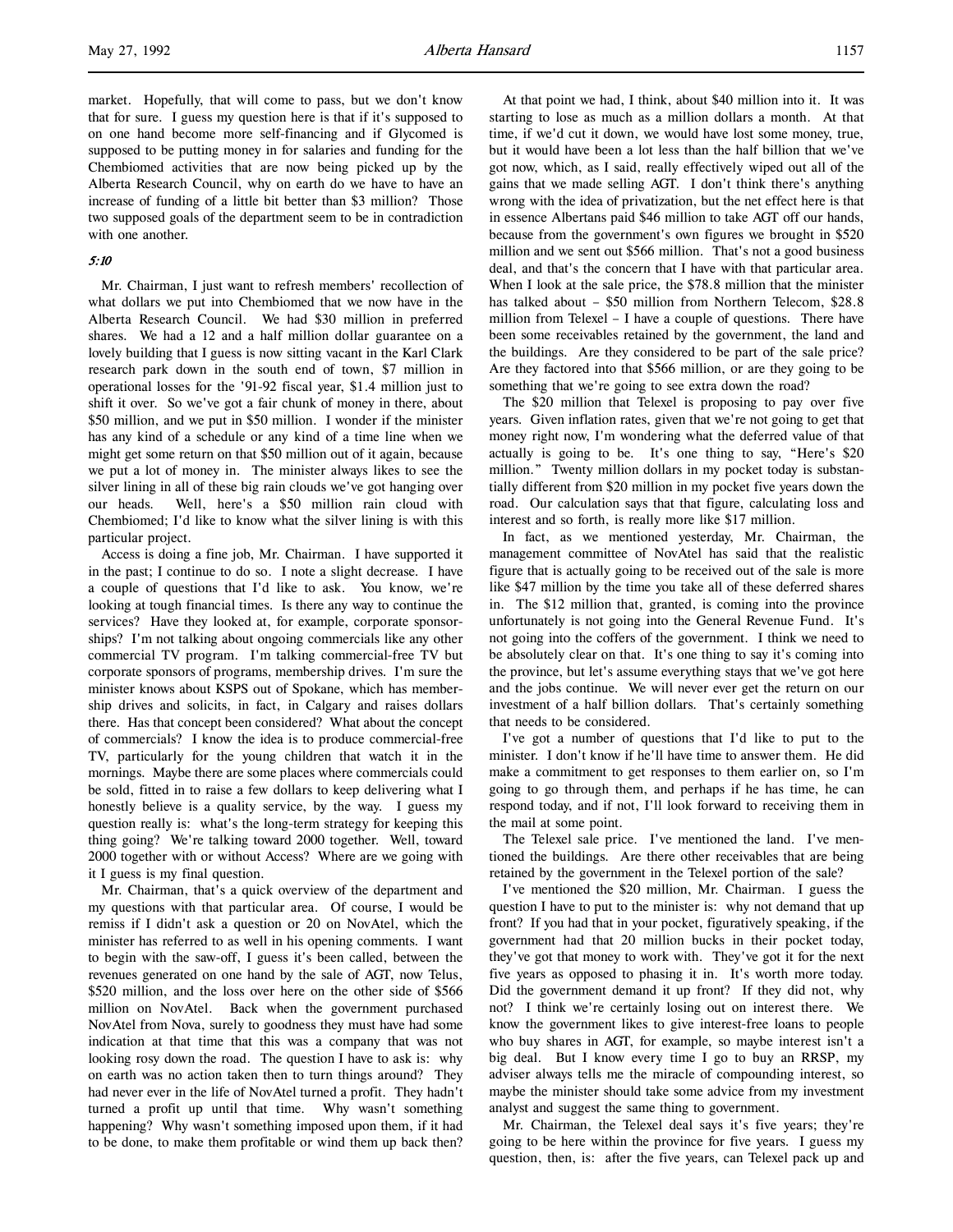leave the province, take the technology, or do we retain any kind of a patent on the technology to keep the technology here and also, of course, to keep the jobs here? Because if the technology goes and the jobs go, we're not going to get anywhere near our half billion dollars. At least if the jobs stay, over time there will be some return, as minimal as it is. So can we be assured that they will stay, that Telexel, the technology, and the jobs will stay in the province of Alberta?

Mr. Chairman, the Telexel Holding conglomerate. We know of four people who are on the board there, but there's a numbered company that owns, we understand, 51 percent of Telexel. I'm wondering: what is the numbered company that owns it? Who is on that board of directors that owns the 51 percent of Telexel?

The \$5.8 million in receivables. Telexel is getting some receivables in this particular deal. The figure that we've heard is \$5.8 million receivables retained by the government. I'm wondering how that really can be factored in as part of the sale price when in fact we're not selling the whole thing off at one time. It seems like a contradiction in terms.

# 5:20

The Member for Edmonton-Kingsway has raised a number of questions about job losses. My question about jobs is: I'm wondering how many jobs are going to be lost in the Lethbridge area in particular, in terms of jobs being shifted from Lethbridge to Calgary to work in the presumably expanded Northern Telecom plant that's going to be going on there. The press release says that somewhere in the neighbourhood of 300 existing jobs are going to be lost. [interjection] One hundred jobs? Okay. I'm wondering about the details of what's happening, particularly in the Lethbridge area.

Mr. Chairman, the big chunk is a \$525 million loan guarantee. Now, the minister has said that \$514 million of that has been accessed in total, and we've got \$216 million under systems financing. Is that \$216 million in systems financing part of the \$514 million? I guess the other concern that we have is: are there any further guarantees that are going to be offered? I mean, there's \$11 million, then, that's still outstanding. There was \$525 million offered at one time, at January 11, I believe, in 1991. The figure that was put was \$525 million; \$514 million – this is millions of dollars I'm talking now, so these are staggering figures – has been accessed. That leaves \$11 million kind of in limbo. Is that going to stay in limbo, or is there any chance of that being accessed?

With respect to the \$216 million, Mr. Chairman, my understanding is that this is for systems financing loans. The obvious question I have to ask is: how secure are those loans? The loans are to somewhere between 70 and 75 U.S. cellular systems customers, so we've got loan guarantees out to 70 different people. Now, I know the minister's very optimistic about this, but I have to wonder. When you've got 70 players out there in the United States looking after \$216 million, there's just too many wild cards, as it were, and I'm concerned about that. [interjection] Secured by used phones that don't work; that's not really reassuring.

The other question I have to ask – and the public accounts show this – is why would the minister, why would the department, and why would NovAtel be allowed, on one hand, to borrow money at Canadian prime plus 1 percent and then turn around and loan it at U.S. prime plus 2 percent? Mr. Chairman, the tradition that we've had between our two countries for years now is that Canadian prime is always 2, 3, 4 percent higher than the U.S. prime. So what this says – and this is in our public accounts book – is that they borrowed high and they loaned it low. That's not good business sense. Why on earth would the minister allow that to occur? I do not understand that. If these companies needed loans, then they should have just gone to the bank and borrowed their own money instead of borrowing it from NovAtel, who in fact was borrowing it from the people of Alberta. That doesn't make any sense.

The \$216 million: I want to just ask, then, about the details of the systems financing loans. What is the repayment schedule? Can we anticipate seeing that repayment occurring fairly quickly, within a year, two years, or whatever?

I guess my final question with respect to the systems loans, then: is the minister going to ensure that no more loan guarantees go out for this kind of activity? We've lost a bundle. We know; I think we've learned the hard way. The minister I think has been quoted as saying that we've learned our lesson. We've learned a very expensive lesson, Mr. Chairman, and I hope that it's not going to become any more costly.

With respect to repayments of loans, I noted in the public accounts book that there was a reference that NovAtel in this year was supposed to pay back \$200 million in loan repayments in one year. Yet as we've learned now, Mr. Chairman, the actual losses were somewhere in the neighbourhood of \$170 million. My question to the minister is: how could anyone – the management committee, the department, or the government – believe that a company that had never ever turned a profit could suddenly pay back \$200 million in one year? That's absolutely mind-boggling.

Mr. Chairman, the news release that the government gave on NovAtel talked about \$250 million "final cost at point of divestiture." I'm wondering if we could have a breakdown of where that \$250 million is going to go.

Mr. Chairman, there was another interesting thing that came out with respect to NovAtel. When they finally got in and started looking at the books, they found that NovAtel had \$59 million in a current account. My question is: how could a company that had never turned a profit have \$59 million sitting in the bank? I find it absolutely astounding that that could occur. You've got \$59 million in cash in a current account. Now, if it's a chequing account, it's not even earning any interest. Again, I want to just point out to the hon. minister that if you put it in a bank account that earns some interest, 59 million bucks is going to generate a nice little income for you. Assets are worth about \$24 million in land and properties, which I suppose is finally a little bit of good news, that we're going to hang on to something.

Mr. Chairman, finally, just to sort of wrap things up here, the Auditor General is being asked to do an inquiry. I guess the terms of reference for this are fairly broad. The question is: is the government going to be pushing him to get his response back to all members of the House as soon as feasibly possible? I don't want to see something that drags on. I think the minister talked about the Code inquiry report, which went on for two years. I don't think we want to see something like that. I would like to see a response coming back to this House certainly before the next election, and I would like a commitment from the minister in this particular case that the Auditor General is going to have opportunity to act totally freely, without any interference, without anything being hidden, that in fact all the papers are going to be presented to the Auditor General to work with.

Mr. Chairman, those are my questions. I see we're running short of time. I look forward to the minister's response in whatever way he finds practical.

Thank you.

MR. STEWART: Mr. Chairman, just a word or two with respect to the estimates. Obviously, I'm not going to have time to deal with them orally in this committee this afternoon. We'll be giving